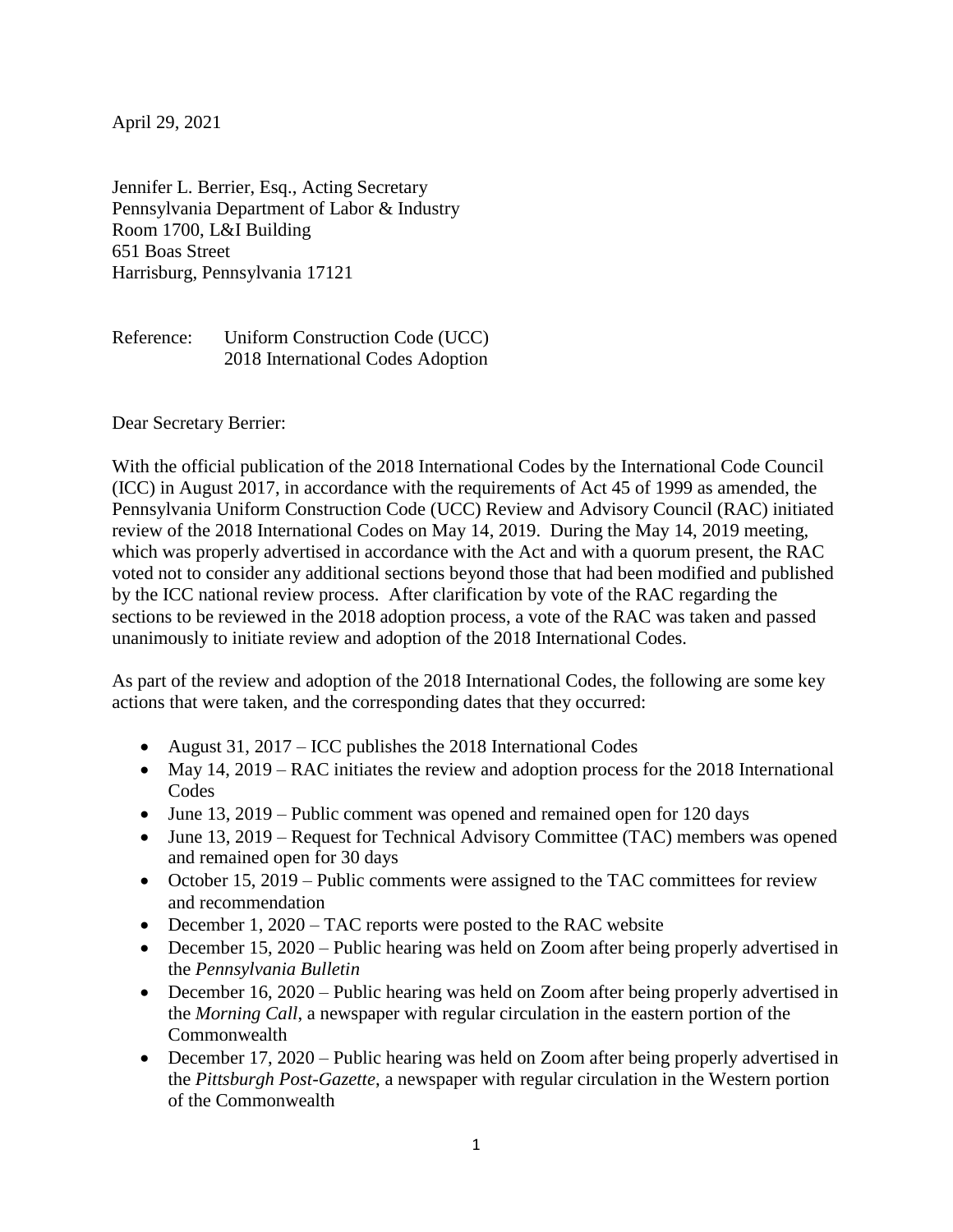• January 7, 2021 – RAC received the transcripts of the three (3) public hearings and began deliberations and adoption of the 2018 International Codes

The following is a list of the codes and modifications to the published document as voted on by the RAC in accordance with Act 45 of 1999, as amended:

**Note:** A crosswalk has been made with the adoption of the 2015 ICC codes, and the list provided contains those provisions that were previously adopted and not modified as part of the current code adoption.

**2018 International Wildland-Urban Interface Code (IWUIC)**

Adopted without modification

**2018 ICC Performance Code for Buildings and Facilities (ICCPC)**

Adopted without modification

**2018 International Swimming Pool & Spa Code (ISPSC)**

Adopted without modification

**2018 International Fuel Gas Code (IFGC)**

Adopted without modification

**2018 International Mechanical Code (IMC)**

Adopted without modification

**2018 International Plumbing Code (IPC)**

Adopted without modification

**2018 International Fire Code (IFC)**

Adopted by reference only and was adopted without modification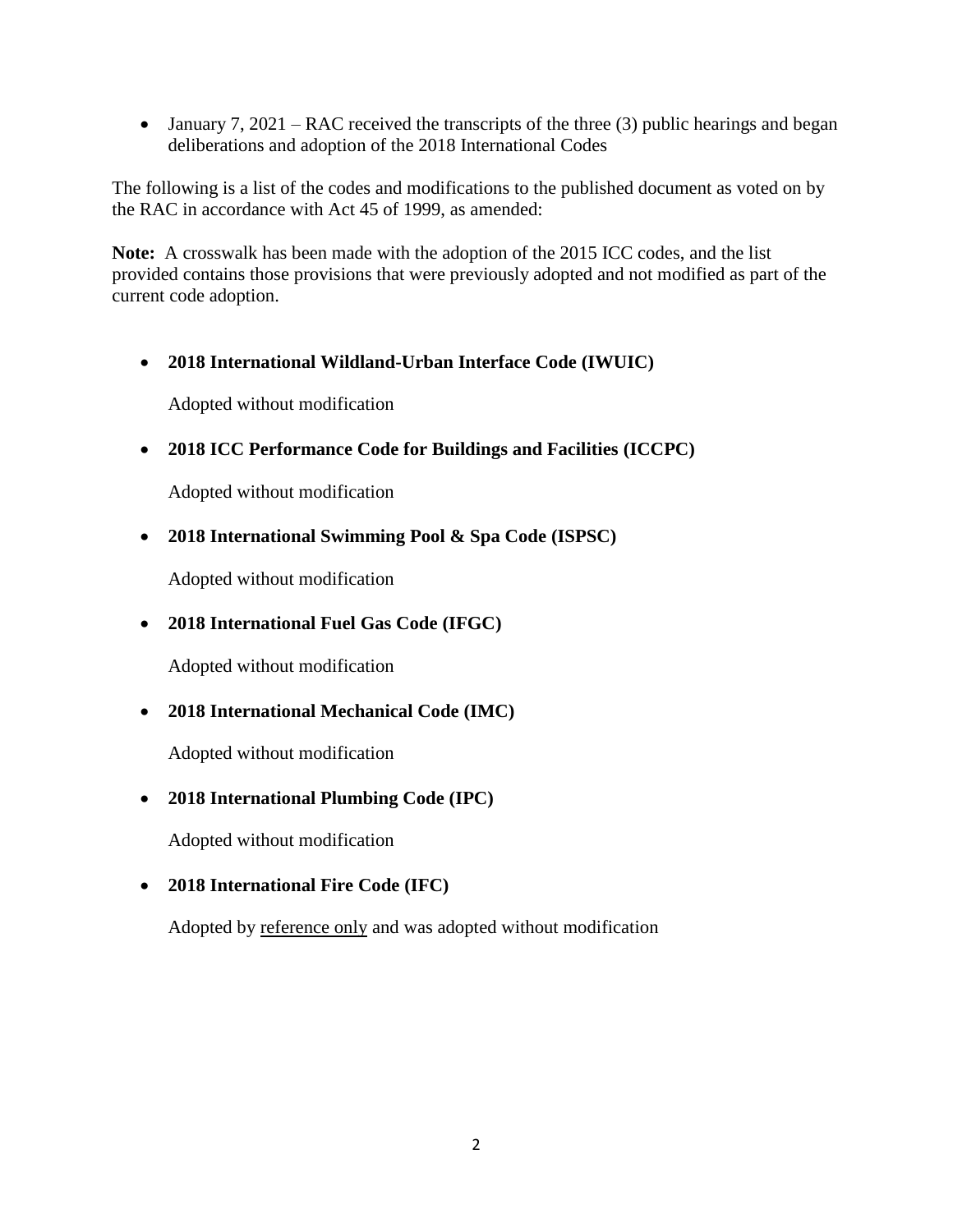# **2018 International Building Code (IBC)**

Adopted with the following modifications:

- o Chapter 1 Scope and Administration, was excluded from consideration in accordance with the requirements of the Act
- o Chapter 7 Fire and Smoke Protection Features, was adopted with the following modifications:
	- Section 704.2 Column protection, will remain as published in the 2015 IBC:

*704.2 Column protection. Where columns are required to have protection to achieve a fire-resistance rating, the entire column shall be provided individual encasement protection by protecting it on all sides for the full column height, including connections to other structural members, with materials having the required fireresistance rating. Where the column extends through a ceiling, the encasement protection shall be continuous from the top of the foundation or floor/ceiling assembly below through the ceiling space to the top of the column.*

 Section 704.4.1 Light-frame construction, will remain as published in the 2015 IBC:

*704.4.1 Light-frame construction. Studs and boundary elements that are integral elements in load-bearing walls of light-frame construction shall be permitted to have required fire-resistance ratings provided by the membrane protection provided for the load-bearing wall.*

- o Chapter 8 Interior Finishes, was adopted with the following modification:
	- Section 803.3 Heavy-timber exemption, is adopted as follows:

*803.3 Heavy timber exemption. In buildings equipped throughout with an automatic sprinkler system installed in accordance with Section 903.3, exposed portions of building elements complying with the requirements for buildings of heavy timber construction in Section 602.4 or Section 2304.11 shall not be subject to interior finish requirements except in interior exit stairways, interior exit ramps, and exit passageways.*

o Chapter 11 Accessibility, was excluded from consideration in accordance with the requirements of the Act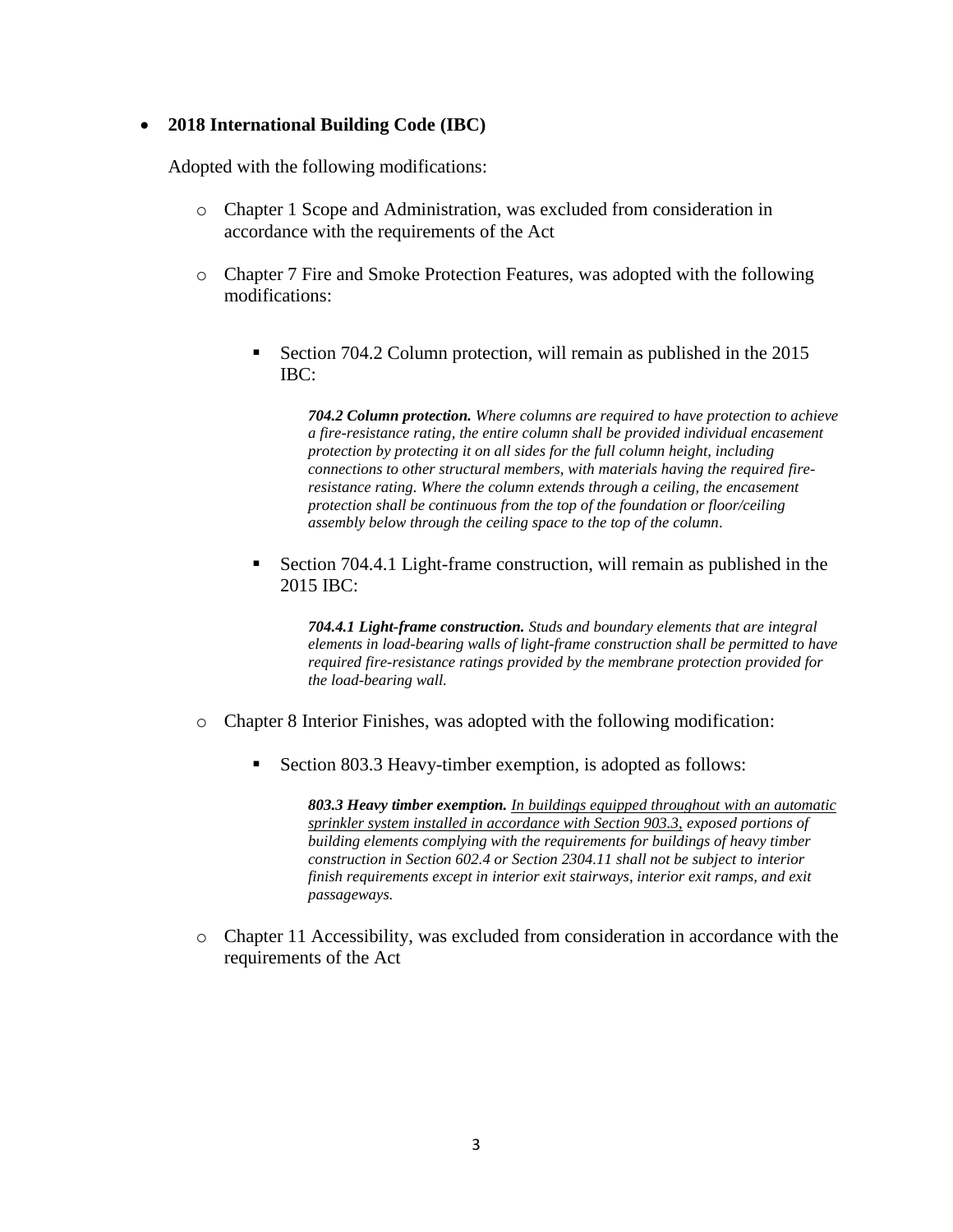- o Chapter 30 Elevators and Conveying Systems, **only** the following sections/subsections were adopted:
	- *3002.1 Hoistway enclosure protection.*
	- *3002.2 Number of elevator cars in a hoistway.*
	- *3002.4 Elevator car to accommodate ambulance stretcher.*
	- *3002.7 Common enclosure with stairway.*
	- *3004.2.1 Enclosure.*
	- *3004.3.1 Enclosure.*
	- *3005.4 Machine rooms, control rooms, machinery spaces, and control spaces.*
	- *SECTION 3006 ELEVATOR LOBBIES AND HOISTWAY OPENING PROTECTION*
	- *SECTION 3007 FIRE SERVICE ACCESS ELEVATOR*
	- *SECTION 3008 OCCUPANT EVACUATION ELEVATORS*

# **2018 International Existing Building Code (IEBC)**

Adopted with the following modifications:

- o Chapter 1 Scope and Administration, was adopted with the following modification:
	- Section 106.2.5 Exterior balconies and elevated walking surfaces, is adopted as follows:

*[A] 106.2.5 Exterior balconies and elevated walking surfaces. Where the scope of work involves balconies or other elevated walking surfaces exposed to water from direct or blowing rain, snow or irrigation, and the structural framing is protected by an impervious moisture barrier, the construction documents shall include details for all elements of the impervious moisture barrier system. The construction documents shall include manufacturer's installation instructions shall be available to the code official during inspection as a deferred submittal.*

o Chapter 11 Additions, was adopted **without** the inclusion of Section 1106 Storm shelters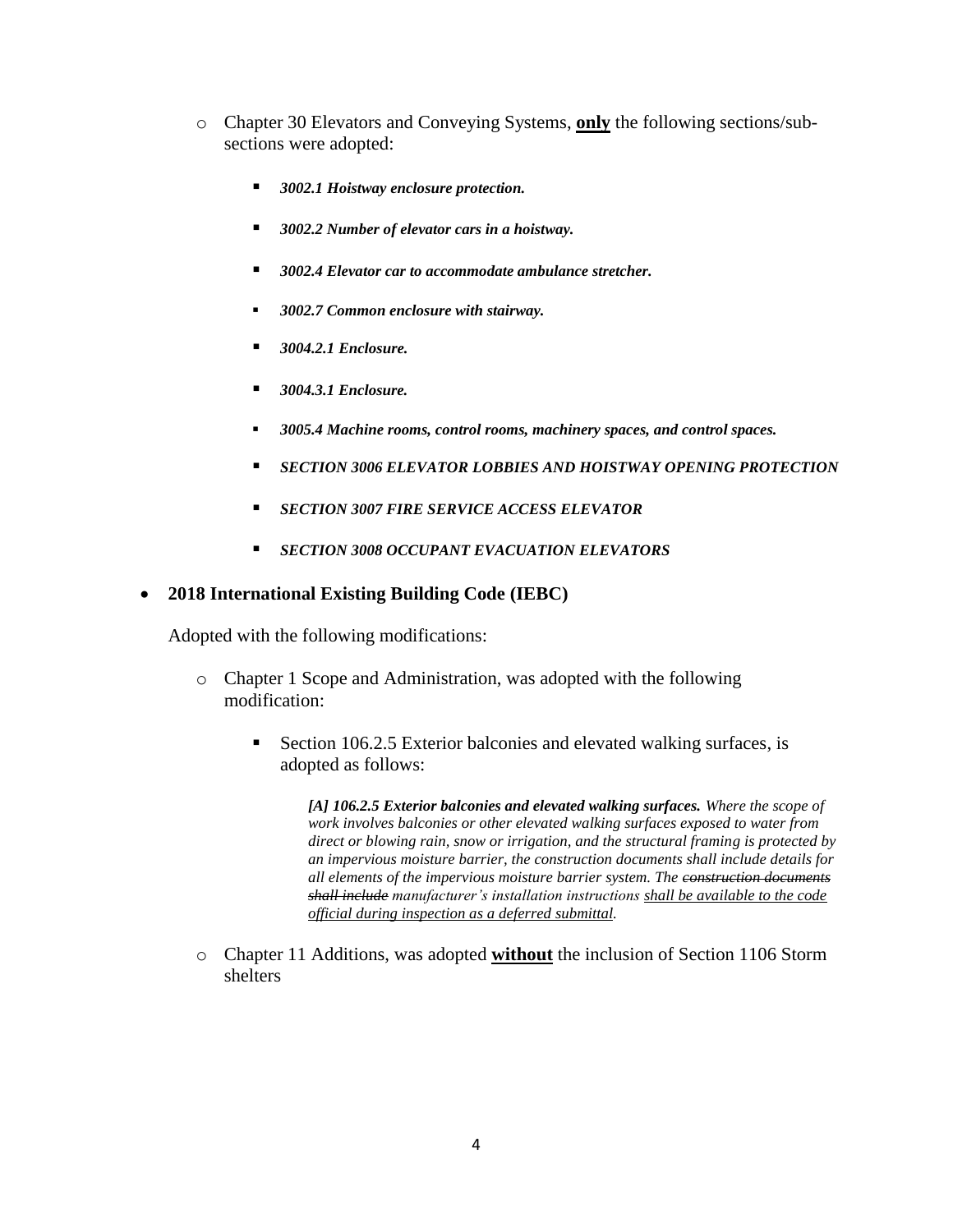### **2018 International Energy Conservation Code (IECC)**

Adopted with the following modifications:

- o Chapter 1 [CE] Scope and Administration, was adopted with the following modifications:
	- Section C105.2.6 Final inspection, (Originally Section C104.2.6 Final inspection, [2015 IECC], 104.3 Final inspection, [2009 IECC]), was modified as part of the Pennsylvania 2015 IECC adoption, maintaining the 2009 IRC language. The national language was not modified in 2018 code, and as such, this language again was maintained in the current Pennsylvania 2018 IRC adoption as follows:

*C105.2.6 Final inspection. The building shall have a final inspection and not be occupied until approved.*

- o Chapter 4 [CE] Commercial Energy Efficiency, was adopted with the following modifications:
	- Section C402.2.1 Roof assembly, (Originally Section C402.2.2 Roof Assembly [2015 IECC]), will remain as published in the 2015 IECC:

*C402.2.1 Roof assembly. The minimum thermal resistance (R-value) of the insulating material installed either between the roof framing or continuously on the roof assembly shall be as specified in Table C402.1.3, based on construction materials used in the roof assembly. Skylight curbs shall be insulated to the level of roofs with insulation entirely above deck or R-5, whichever is less.*

### *Exceptions:*

- *1. Continuously insulated roof assemblies where the thickness of insulation varies 1 inch (25 mm) or less and where the area-weighted U-factor is equivalent to the same assembly with the R-value specified in Table C402.1.3.*
- *2. Where tapered insulation is used with insulation entirely above deck, the Rvalue where the insulation thickness varies 1 inch (25 mm) or less from the minimum thickness of tapered insulation shall comply with the R-value specified in Table C402.1.3.*
- *3. Unit skylight curbs included as a component of a skylight listed and labeled in accordance with NFRC 100 shall not be required to be insulated.*

*Insulation installed on a suspended ceiling with removable ceiling tiles shall not be considered part of the minimum thermal resistance of the roof insulation.*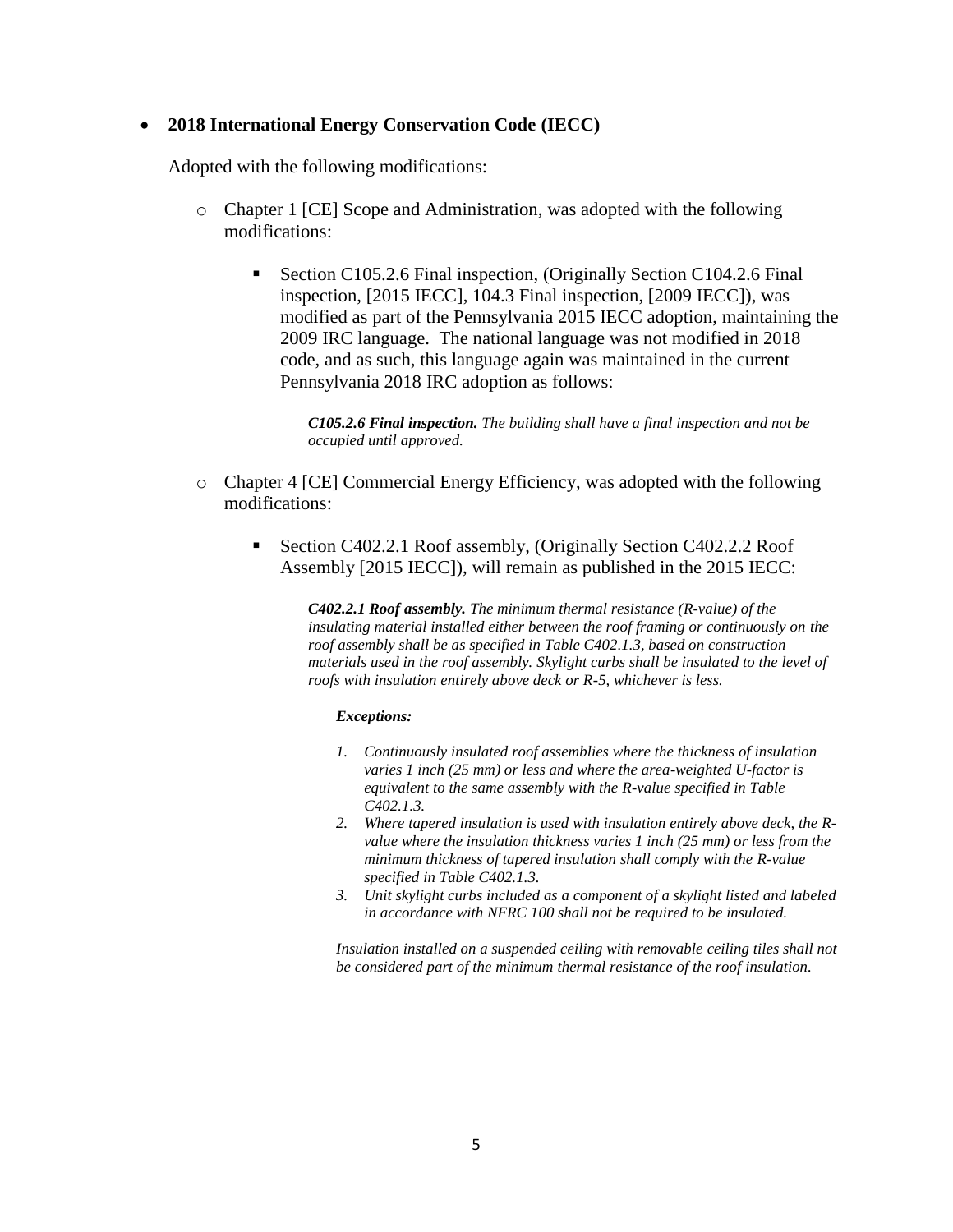Section C402.5.3 Rooms containing fuel-burning appliances, will maintain both exceptions from the 2015 IECC and be adopted as follows:

*C402.5.3 Rooms containing fuel-burning appliances. In Climate Zones 3 through 8, where combustion air is supplied through openings in an exterior wall to a room or space containing a space-conditioning fuel-burning appliance, one of the following shall apply:*

- *1. The room or space containing the appliance shall be located outside of the building thermal envelope.*
- *2. The room or space containing the appliance shall be enclosed and isolated from conditioned spaces inside the building thermal envelope. Such rooms shall comply with all of the following:*
	- *2.1. The walls, floors and ceilings that separate the enclosed room or space from conditioned spaces shall be insulated to be not less than equivalent to the insulation requirement of below-grade walls as specified in Table C402.1.3 or C402.1.4.*
	- *2.2. The walls, floors and ceilings that separate the enclosed room or space from conditioned spaces shall be sealed in accordance with Section C402.5.1.1.*
	- *2.3. The doors into the enclosed room or space shall be fully gasketed.*
	- *2.4. Water lines and ducts in the enclosed room or space shall be insulated in accordance with Section C403.*
	- *2.5. Where an air duct supplying combustion air to the enclosed room or space passes through conditioned space, the duct shall be insulated to an R-value of not less than R-8.*

### *Exception:*

- *1. Direct vent appliances with both intake and exhaust pipes installed continuous to the outside.*
- *2. Fireplaces and stoves complying with Sections 901 through 905 of the International Mechanical Code, and Section 2111.14 of the International Building Code.*
- o Chapter 1 [RE] Scope and Administration, was adopted with the following modifications:
	- Section R102.1.1 (N1101.4) Above code programs, was modified as part of the Pennsylvania 2015 IECC/IRC adoption. The national language was not modified in 2018 code, and, as such, will remain as published in the 2015 adoption as follows:

*R102.1.1 Above code programs. The code official or other authority having jurisdiction shall be permitted to deem a national, state or local energy efficiency program to exceed the energy efficiency required by this code. Buildings approved in writing by such an energy-efficiency program shall be considered in compliance with this code. The requirements identified as "mandatory" in Chapter 4 and 5 of this code, as applicable, shall be met.*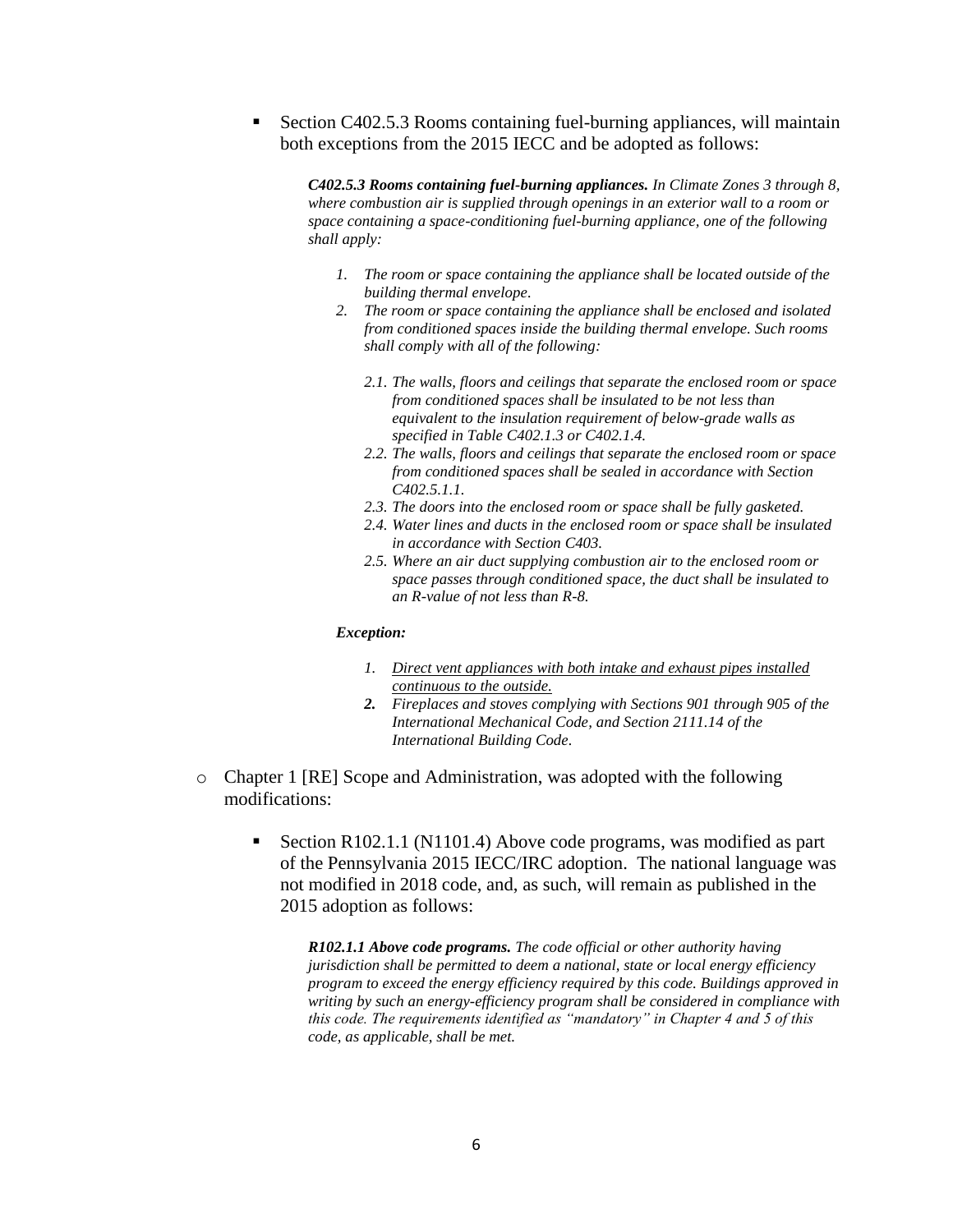- $\circ$  Chapter 2 [RE] Definitions, was adopted with the following modifications:
	- Section R202 General definitions, was modified as part of the 2015 IECC adoption. The definition language that was added in Pennsylvania was not modified in 2018 code adoption and, as such, will remain as published in the 2015 adoption as follows:

*Framing Factor. The fraction of the total building component area that is structural framing*

- o Chapter 4 [RE] Residential Energy Efficiency, was adopted with the following modifications:
	- Table R402.1.2 (N1102.1.2) Insulation and Fenestration Requirements by Component, is adopted as follows:

| INSULATION AND FENESTRATION REQUIREMENTS BY COMPONENT. |                                        |                                                 |                                                              |                                  |                                                    |                                       |                                |                                                              |                                                                 |                                                                           |
|--------------------------------------------------------|----------------------------------------|-------------------------------------------------|--------------------------------------------------------------|----------------------------------|----------------------------------------------------|---------------------------------------|--------------------------------|--------------------------------------------------------------|-----------------------------------------------------------------|---------------------------------------------------------------------------|
| <b>CLIMATE</b><br>ZONE                                 | <b>FENESTRATION</b><br><b>U-FACTOR</b> | <b>SKYLIGHT</b> <sup>b</sup><br><b>U-FACTOR</b> | <b>GLAZED</b><br><b>FENESTRATION</b><br>SHGC <sup>b, o</sup> | <b>CEILING</b><br><b>R-VALUE</b> | <b>WOOD</b><br><b>FRAME WALL</b><br><b>R-VALUE</b> | <b>MASS</b><br>WALL<br><b>R-VALUE</b> | <b>FLOOR</b><br><b>R-VALUE</b> | <b>BASEMENT<sup>°</sup></b><br><b>WALL</b><br><b>R-VALUE</b> | <b>SLAB<sup>d</sup></b><br><b>R-VALUE</b><br><b>&amp; DEPTH</b> | <b>CRAWL</b><br><b>SPACE<sup>°</sup></b><br><b>WALL</b><br><b>R-VALUE</b> |
|                                                        | NR                                     | 0.75                                            | 0.25                                                         | 30                               | 13                                                 | 3/4                                   | 13                             | $\bf{0}$                                                     | $\bf{0}$                                                        | 0                                                                         |
|                                                        | 0.40                                   | 0.65                                            | 0.25                                                         | 38                               | 13                                                 | 4/6                                   | 13                             | $\mathbf{0}$                                                 | 0                                                               |                                                                           |
|                                                        | $-0.32 - 0.35$                         | 0.55                                            | 0.25                                                         | 38                               | $20 \text{ or } 13 + 5^{\text{a}}$                 | 8/13                                  | 19                             | $5/13$ <sup>r</sup>                                          | 0                                                               | 5/13                                                                      |
| $4$ except<br>Marine                                   | 0.32                                   | 0.55                                            | 0.40                                                         | 49                               | 20 or $13+5^h$                                     | 8/13                                  | 19                             | 10/13                                                        | $10.2$ ft                                                       | 10/13                                                                     |
| $5$ and<br>Marine 4                                    | 0.30                                   | 0.55                                            | <b>NR</b>                                                    | 49                               | 20 or $13+5^h$                                     | 13/17                                 | 30 <sup>g</sup>                | 15/19                                                        | $10, 2$ ft                                                      | 15/19                                                                     |
|                                                        | 0.30                                   | 0.55                                            | $\overline{\text{NR}}$                                       | 49                               | $20+5^{\circ}$ or $13+10^{\circ}$                  | 15/20                                 | 30 <sup>g</sup>                | 15/19                                                        | $10.4 \text{ ft}$                                               | 15/19                                                                     |
| $7$ and $8$                                            | 0.30                                   | 0.55                                            | NR                                                           | 49                               | $20+5^{\circ}$ or $13+10^{\circ}$                  | 19/21                                 | 38 <sup>g</sup>                | 15/19                                                        | $10.4 \text{ ft}$                                               | 15/19                                                                     |

TABLE R402.1.2

 $NR = Not Required$ For SI: 1 foot =  $304.8$  mm.

A dr-Sulties are minimums. U-factors and SHGC are maximums. Where insulation is installed in a cavity that is less than the label or design thickness of the insulation, the installed  $R$ -value of the insulation shall be not less than the  $R$ -value specified in the table

Exception: U-factor column excludes skylights. The SHGC column applies to all glazed fenestration.<br>
D. The fenestration U-factor column excludes skylights and the SHGC column applies to all glazed fenestration.<br> **Exception** 

c. "10/13" means R-10 continuous insulation on the interior or exterior of the home or R-13 cavity insulation on the interior of the basement wall

"15/19" means R-15 continuous insulation on the interior or exterior of the home or R-19 cavity insulation at the interior of the basement wall. Alternatively, compliance with "15/19" shall be R-13 cavity insulation on the d. R-5 insulation shall be provided under the full slab area of a heated slab in addition to the required slab edge insulation R-value for slabs, as indicated in the

table. The slab edge insulation for heated slabs shall not be required to extend below the slab

e. There are no SHGC requirements in the Marine Zone.<br>
E. There are no SHGC requirements in the Marine Zone.<br>
f. Basement wall insulation is not required in warm-humid locations as defined by Figure R301.1 and Table R301.1

g. Alternatively, insulation sufficient to fill the framing cavity and providing not less than an R-value of R-19.<br>In The first value is cavity insulation, the second value is continuous insulation. Therefore, as an exampl

1. The continuous insulation.<br>
Extends that is continuous insulation and the continuous insulation.<br>
i. Mass walls shall be in accordance with Section R402.2.5. The second R-value applies where more than half of the insula

■ Section R403.3.5 (N1103.3.5) Building cavities (Mandatory), was modified as part of the Pennsylvania 2015 IECC/IRC adoption, maintaining the 2009 IECC/IRC language. The national language was not modified in 2018 code, and as such, will remain as published in the 2015 adoption as follows:

*R403.2.3 (N1103.2.3) Building cavities (Mandatory). Building framing cavities shall not be used as supply ducts.*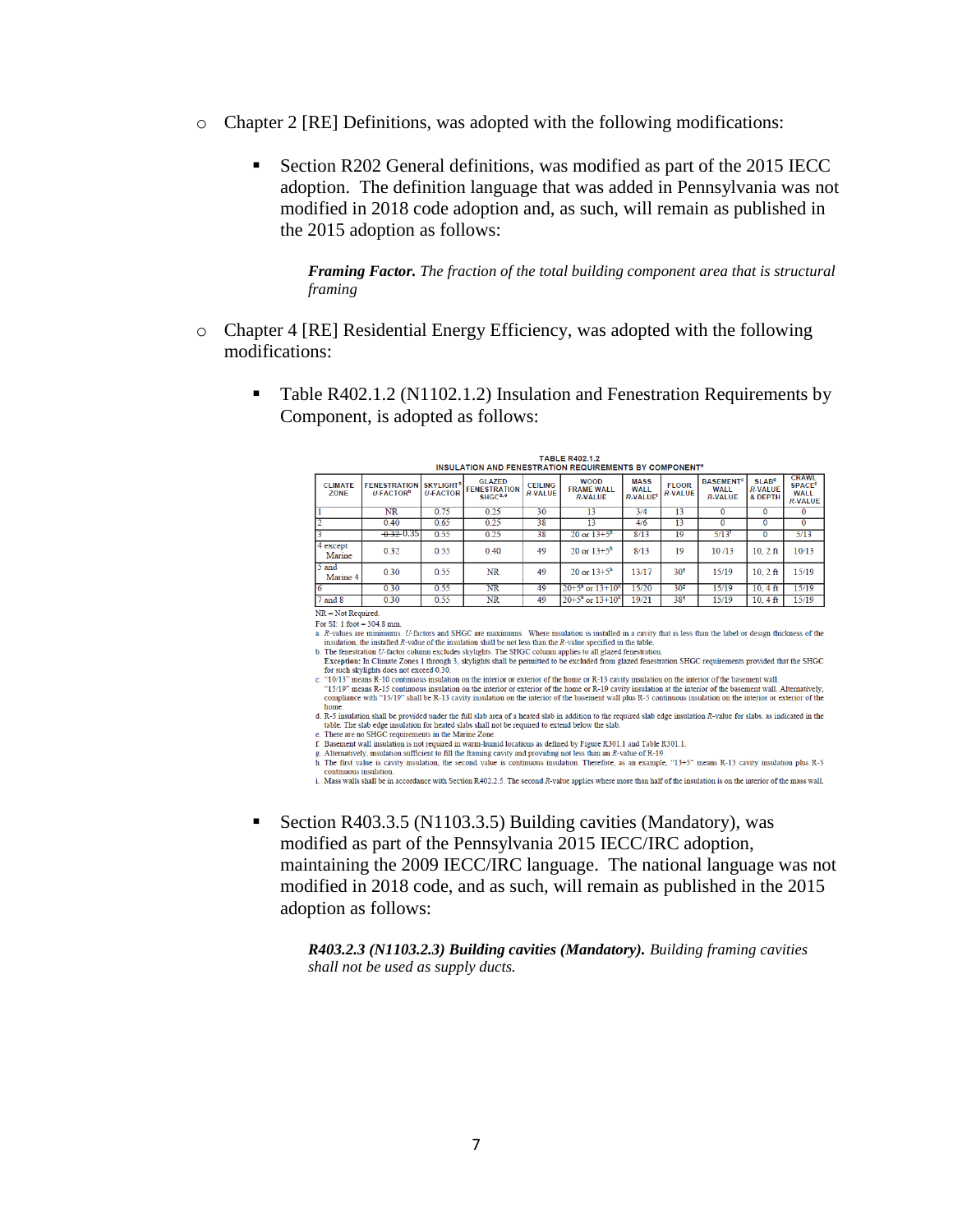Section R405.2 (N1105.2) Mandatory requirements, was modified as part of the Pennsylvania 2015 IECC/IRC adoption. The national language was not modified in 2018 code, and as such, will remain as published in the 2015 adoption as follows:

*R405.2 (N1105.2) Mandatory requirements. Compliance with this section requires that the mandatory provisions identified in Section R401.2 (N1101.13) be met. All supply and return ducts not completely inside the building thermal envelope shall be insulated to a minimum of R-6. Compliance with this section requires that the mandatory provisions identified in Section R402.4.1.2 (N1102.4.1.2) be met.*

 Section R405.4.2 (N1105.4.2) Compliance report, will remain as published in the 2015 IECC/IRC as follows:

> *R405.4.2 Compliance report. Compliance software tools shall generate a report that documents that the proposed design complies with Section R405.3. A compliance report on the proposed design shall be submitted with the application for the building permit. Upon completion of the building, a compliance report based on the as-built condition of the building shall be submitted to the code official before a certificate of occupancy is issued. Batch sampling of buildings to determine energy code compliance for all buildings in the batch shall be prohibited.*

> *Compliance reports shall include information in accordance with Sections R405.4.2.1 and R405.4.2.2. Where the proposed design of a building could be built on different sites where the cardinal orientation of the building on each site is different, compliance of the proposed design for the purposes of the application for the building permit shall be based on the worst-case orientation, worst-case configuration, worst-case building air leakage and worst-case duct leakage. Such worst-case parameters shall be used as inputs to the compliance software for energy analysis.*

 Section R406.3 (N1106.3) Energy rating index, and sub-section, will remain as published in the 2015 IECC/IRC as follows:

*R406.3 Energy Rating Index. The Energy Rating Index (ERI) shall be a numerical integer value that is based on a linear scale constructed such that the ERI reference design has an Index value of 100 and a residential building that uses no net purchased energy has an Index value of 0. Each integer value on the scale shall represent a 1-percent change in the total energy use of the rated design relative to the total energy use of the ERI reference design. The ERI shall consider all energy used in the residential building.*

*R406.3.1 ERI reference design. The ERI reference design shall be configured such that it meets the minimum requirements of the 2006 International Energy Conservation Code prescriptive requirements. The proposed residential building shall be shown to have an annual total normalized modified load less than or equal to the annual total loads of the ERI reference design.*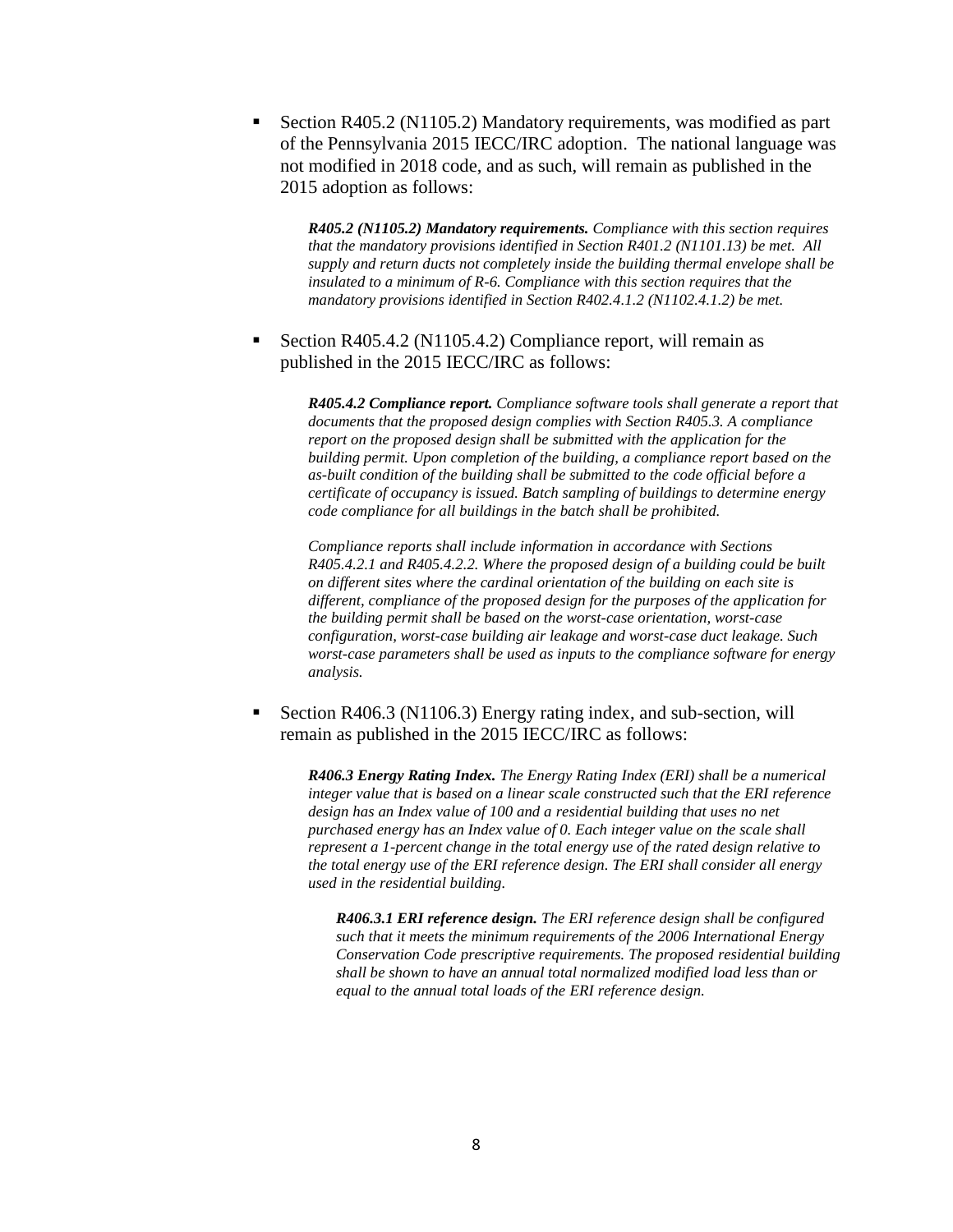Section R406.6.1 (N1106.6.1) Compliance software tools, will remain as published in the 2015 IECC/IRC as follows:

*R406.6.1 Compliance software tools. Documentation verifying that the methods and accuracy of the compliance software tools conform to the provisions of this section shall be provided to the code official.*

 Section R406.7 (N1106.7) Calculation software tools, and sub-sections will remain as published in the 2015 IECC/IRC as follows:

*R406.7 Calculation software tools. Calculation software, where used, shall be in accordance with Sections R406.7.1 through R406.7.3.*

*R406.7.1 Minimum capabilities. Calculation procedures used to comply with this section shall be software tools capable of calculating the ERI as described in Section R406.3, and shall include the following capabilities:*

*1. Computer generation of the ERI reference design using only the input for the rated design.*

*The calculation procedure shall not allow the user to directly modify the building component characteristics of the ERI reference design.*

- *2. Calculation of whole building, as a single zone, sizing for the heating and cooling equipment in the ERI reference design residence in accordance with Section R403.7.*
- *3. Calculations that account for the effects of indoor and outdoor temperatures and part-load ratios on the performance of heating, ventilating and air-conditioning equipment based on climate and equipment sizing.*
- *4. Printed code official inspection checklist listing each of the rated design component characteristics determined by the analysis to provide compliance, along with their respective performance ratings.*

*R406.7.2 Specific approval. Performance analysis tools meeting the applicable sections of Section R406 shall be approved. Tools are permitted to be approved based on meeting a specified threshold for a jurisdiction. The code official shall approve tools for a specified application or limited scope.*

*R406.7.3 Input values. When calculations require input values not specified by Sections R402, R403, R404 and R405, those input values shall be taken from an approved source.*

- Section R406.6.4 (N1106.6.4) Specific approval, is removed (redundant due to previous action and reorganization).
- Section R406.6.5 (N1106.6.5) Input values, is removed (redundant due to previous action and reorganization).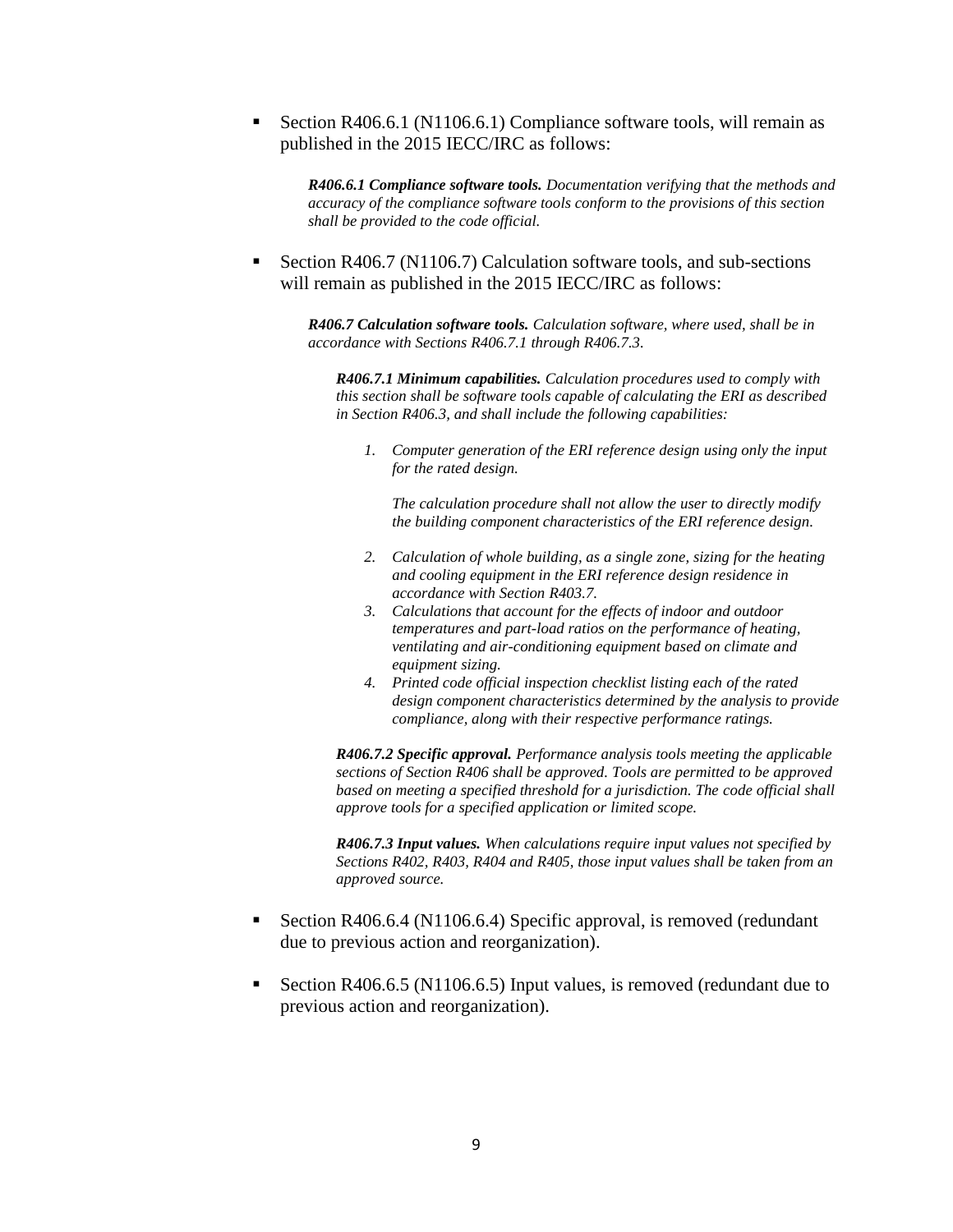- $\circ$  Chapter 5 [RE] Existing Buildings was adopted with the following modifications:
	- Section R502.1.1.2 (N1108.1.1.2) Heating and cooling systems, will remain as published in the 2015 IECC/IRC as follows:

*R502.1.1.2 Heating and cooling systems. New heating, cooling and duct systems that are part of the addition shall comply with Sections R403.1, R403.2, R403.3, R403.5 and R403.6.*

*Exception: Where ducts from an existing heating and cooling system are extended to an addition, duct systems with less than 40 linear feet (12.19 m) in unconditioned spaces shall not be required to be tested in accordance with Section R403.3.3.*

 Section R503.1.2 (N1109.1.2) Heating and cooling systems, and subsections will remain as published in the 2015 IECC/IRC as follows:

> *R503.1.2 Heating and cooling systems. New heating, cooling and duct systems that are part of the alteration shall comply with Sections R403.1, R403.2, R403.3 and R403.6.*

*Exception: Where ducts from an existing heating and cooling system are extended, duct systems with less than 40 linear feet (12.19 m) in unconditioned spaces shall not be required to be tested in accordance with Section R403.3.3.*

# **2018 International Residential Code (IRC)**

Adopted with the following modifications:

- o Chapter 3 Building Planning, was adopted with the following modifications:
	- Section R302.5.1 Opening protection, was modified as part of the Pennsylvania 2015 IRC adoption, maintaining the 2009 IRC language. The national language was not modified in 2018 code, as such this language was again maintained in the current Pennsylvania 2018 IRC adoption as follows:

*R302.5.1 Opening protection. Openings from a private garage directly into a room used for sleeping purposes shall not be permitted. Other openings between the garage and residence shall be equipped with solid wood doors not less than 1-3/8 inches (35 mm) in thickness, solid or honeycomb core steel doors not less than 1-3/8 inches (35 mm) thick, or 20-minute fire-rated doors.*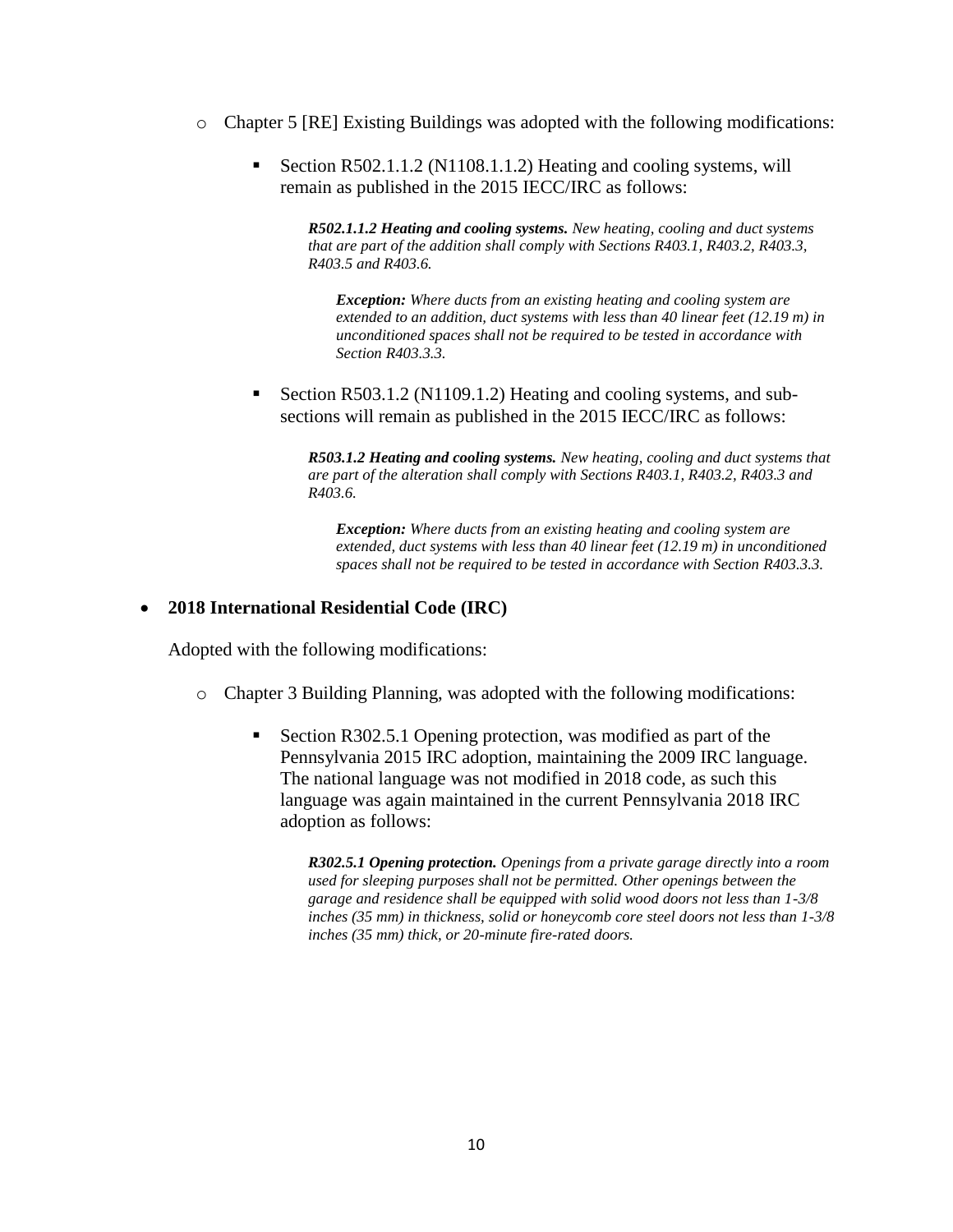Section R311.7.4 Walkline, is adopted as follows:

*R311.7.4 Walkline. The walkline across winder treads and landings shall be concentric to the turn and parallel to the direction of travel entering and exiting the turn. The walkline shall be located 12 inches (305 mm) from the inside of the turn. The 12-inch (305 mm) dimension shall be measured from the widest point of the clear stair width at the walking surface. Where winders are adjacent within a flight, the point of the widest clear stair width of the adjacent winders shall be used.*



*Figure R311.7.4 WINDER TREAD AND LANDING DETAIL*

 Section R314.4 Interconnection, will remain as published in the 2015 IRC as follows:

*R314.4 Interconnection. Where more than one smoke alarm is required to be installed within an individual dwelling unit in accordance with Section R314.3, the alarm devices shall be interconnected in such a manner that the actuation of one alarm will activate all of the alarms in the individual dwelling unit. Physical interconnection of smoke alarms shall not be required where listed wireless alarms are installed and all alarms sound upon activation of one alarm.*

*Exception: Interconnection of smoke alarms in existing areas shall not be required where alterations or repairs do not result in removal of interior wall or ceiling finishes exposing the structure, unless there is an attic, crawl space or basement available that could provide access for interconnection without the removal of interior finishes.*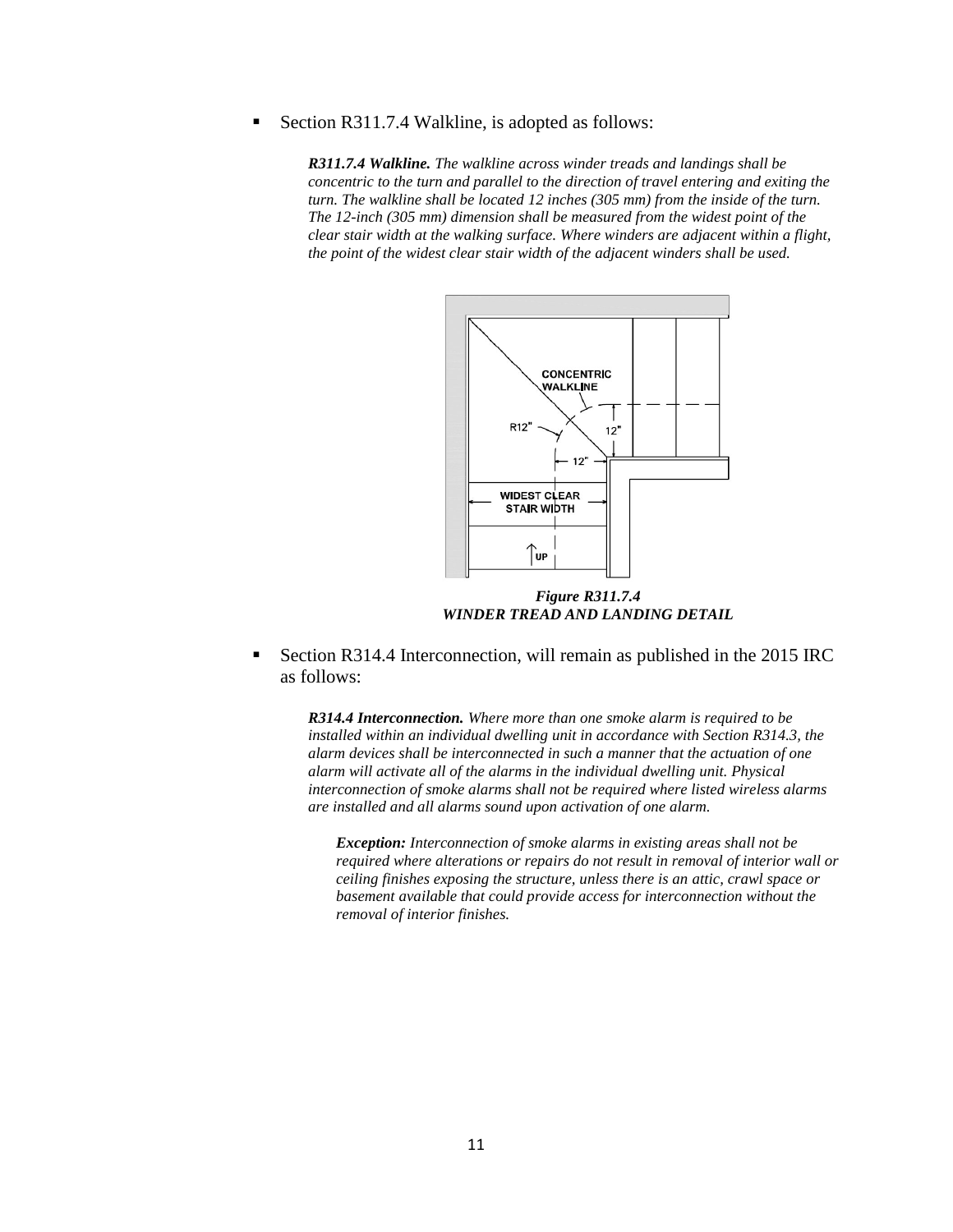Section R322.2.1 Elevation requirements, was modified as part of the Pennsylvania 2015 IRC adoption, maintaining the 2009 IRC language. The language of this section was not modified in the 2018 IRC publication, and as such will remain as published in the Pennsylvania 2015 IRC adoption as follows:

### *R322.2.1 Elevation requirements.*

- *1. Buildings and structures in flood hazard areas not designated as Coastal A Zones shall have the lowest floors elevated to or above the design flood elevation.*
- *2. Buildings and structures in flood hazard areas designated as Coastal A Zones shall have the lowest floors elevated to or above the base flood elevation plus 1 foot (305 mm), or to the design flood elevation, whichever is higher.*
- *3. In areas of shallow flooding (AO Zones), buildings and structures shall have the lowest floor (including basement) elevated at least as high above the highest adjacent grade as the depth number specified in feet on the FIRM, or at least 2 feet (610 mm) if a depth number is not specified.*
- *4. Basement floors that are below grade on all sides shall be elevated to or above the design flood elevation.*

*Exception: Enclosed areas below the design flood elevation, including basements whose floors are not below grade on all sides, shall meet the requirements of Section R322.2.2.*

 Section R322.3.2 Elevation requirements, was modified as part of the Pennsylvania 2015 IRC adoption, maintaining the 2009 IRC language. The language of this section was not modified in the 2018 IRC publication, and as such will remain as published in the Pennsylvania 2015 IRC adoption as follows:

#### *R322.3.2 Elevation requirements.*

- *1. All buildings and structures erected within coastal high hazard areas shall be elevated so that the lowest portion of all structural members supporting the lowest floor, with the exception of mat or raft foundations, piling, pile caps, columns, grade beams and bracing, is:*
	- *1.1. Located at or above the design flood elevation, if the lowest horizontal structural member is oriented parallel to the direction of wave approach, where parallel shall mean less than or equal to 20 degrees (0.35 rad) from the direction of approach, or*
	- *1.2. Located at the base flood elevation plus 1 foot (305 mm), or the design flood elevation, whichever is higher, if the lowest horizontal structural member is oriented perpendicular to the direction of wave approach, where perpendicular shall mean greater than 20 degrees (0.35 rad) from the direction of approach.*
- *2. Basement floors that are below grade on all sides are prohibited.*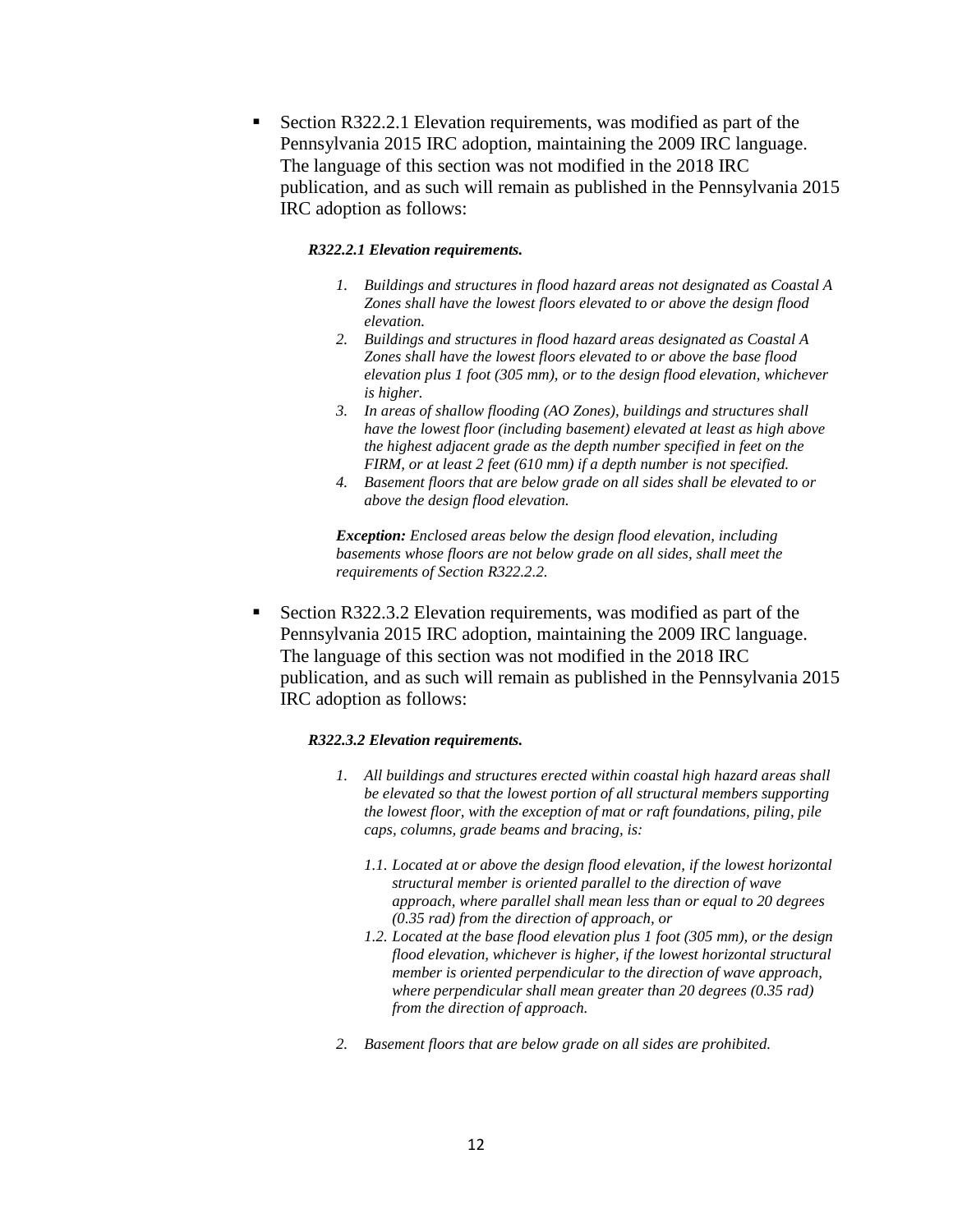- *3. The use of fill for structural support is prohibited.*
- *4. Minor grading, and the placement of minor quantities of fill, shall be permitted for landscaping and for drainage purposes under and around buildings and for support of parking slabs, pool decks, patios and walkways.*

*Exception: Walls and partitions enclosing areas below the design flood elevation shall meet the requirements of Sections R322.3.4 and R322.3.5.*

 Section R325.5 Openness, was modified as part of the Pennsylvania 2015 IRC adoption. The language of this section was not modified in the 2018 IRC publication, and as such will remain as published in the Pennsylvania 2015 IRC adoption as follows:

*R325.5 Openness. Mezzanines shall be open and unobstructed to the room in which they are located except for walls not more than 42 inches (1067 mm) 36 inches (914 mm) in height, columns and posts.*

#### *Exceptions:*

- *1. Mezzanines or portions thereof are not required to be open to the room in which they are located, provided that the aggregate floor area of the enclosed space is not greater than 10 percent of the mezzanine area.*
- *2. In buildings that are not more than two stories above grade plane and equipped throughout with an automatic sprinkler system in accordance with NFPA 13R or NFPA 13D, a mezzanine having two or more means of egress shall not be required to be open to the room in which the mezzanine is located.*
- Section R325.6 Habitable attic, is adopted as follows:

*R325.6 Habitable attic. A habitable attic shall not be considered a story where complying with all of the following requirements:*

- *1. The occupiable floor area is not less than 70 square feet (17 m2), in accordance with Section R304.*
- *2. The occupiable floor area has a ceiling height in accordance with Section R305.*
- *3. The occupiable space is enclosed by the roof assembly above, knee walls (if applicable) on the sides and the floor-ceiling assembly below.*
- *4. The floor of the occupiable space shall not extend beyond the exterior walls of the floor below.*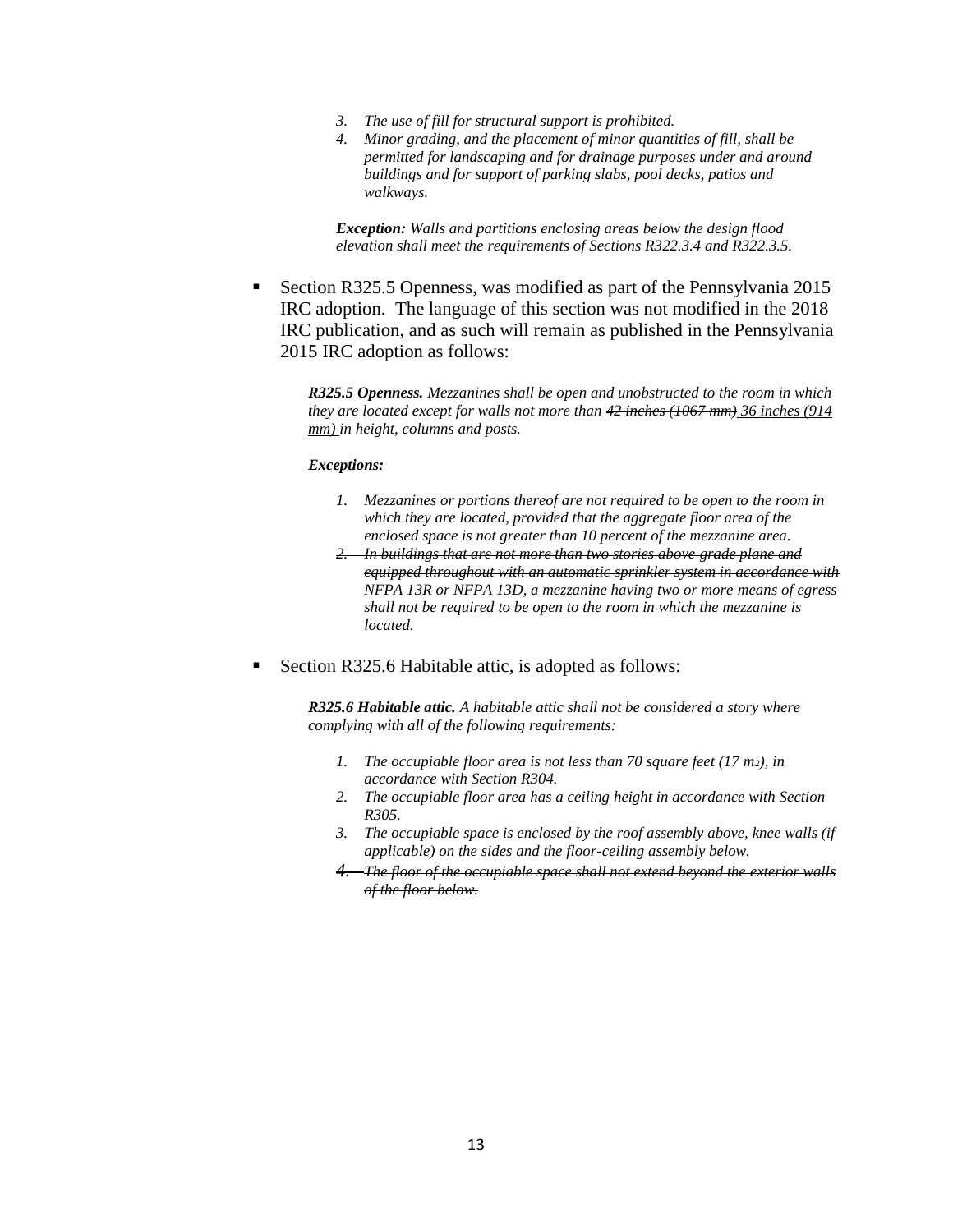- $\circ$  Chapter 4 Foundations, was adopted with the following modifications:
	- Section R408.3 Unvented crawl space, is adopted as follows:

*R408.3 Unvented crawl space. Ventilation openings in under-floor spaces specified in Sections R408.1 and R408.2 shall not be required where the following items are provided:*

- *1. Exposed earth is covered with a continuous Class I vapor retarder. Joints of the vapor retarder shall overlap by 6 inches (152 mm) and shall be sealed or taped. The edges of the vapor retarder shall extend not less than 6 inches (152 mm) up the stem wall and shall be attached and sealed to the stem wall or insulation.*
- *2. One of the following is provided for the under-floor space:*
- *2.1. Continuously operated mechanical exhaust ventilation at a rate equal to 1 cubic foot per minute (0.47 L/s) for each 50 square feet (4.7 m2) of crawl space floor area, including an air pathway to the common area (such as a duct or transfer grille), and perimeter walls insulated in accordance with Section N1102.2.11 of this code.*
- *2.2. Conditioned air supply sized to deliver at a rate equal to 1 cubic foot per minute (0.47 L/s) for each 50 square feet (4.7 m2) of under-floor area, including a return air pathway to the common area (such as a duct or transfer grille), and perimeter walls insulated in accordance with Section N1102.2.11 of this code.*
- *2.3. Plenum in existing structures complying with Section M1601.5, if underfloor space is used as a plenum.*
- *2.4. Dehumidification sized in accordance with manufacturer's specifications.*
- o Chapter 7 Wall Covering, was adopted with the following modifications:
	- Section R702.7.3 Minimum clear airspaces and vented openings for vented cladding, is adopted as follows:

*R702.7.3 Minimum clear airspaces and vented openings for vented cladding. For the purposes of this section, vented cladding shall include the following minimum clear airspaces. Other openings with the equivalent vent area shall be permitted.*

- *1. Vinyl, polypropylene or horizontal aluminum siding applied over a weather-resistive barrier as specified in Table R703.3(1).*
- *2. Brick veneer with a clear airspace as specified in Table R703.8.4.*
- *3. Other approved vented claddings.*
- Section R703.7 Exterior plaster (stucco), is adopted as follows:

*R703.7 Exterior plaster (stucco). Installation of exterior plaster shall be in compliance with ASTM C926-2018B, ASTM C1063-2018B and the provisions of this code.*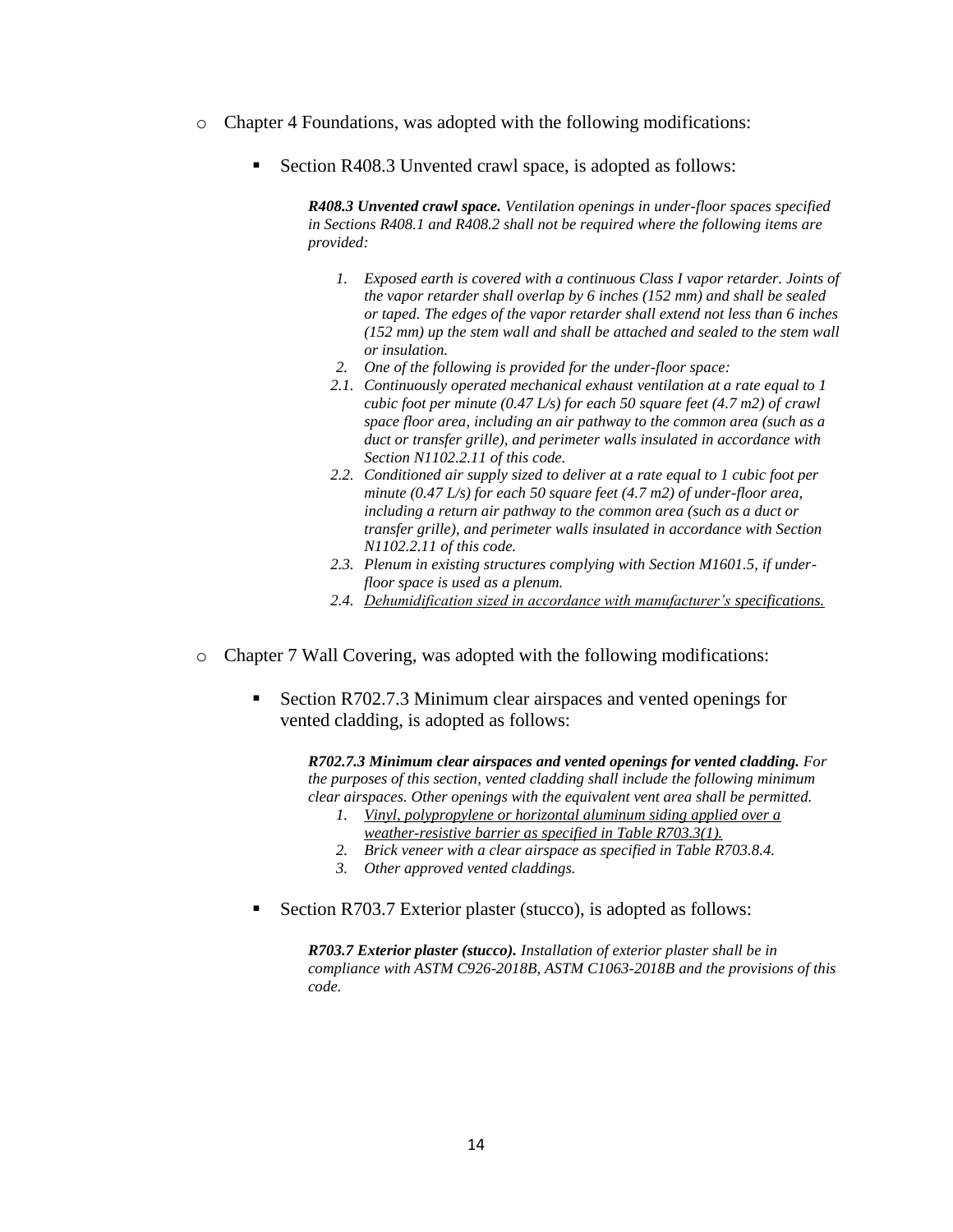Section R703.7.1 Lath, is adopted as follows:

*R703.7.1 Lath. Lath and lath attachments shall be of corrosion-resistant materials in accordance with ASTM C1063-2018B. Expanded metal, welded wire, or woven wire lath shall be attached to wood framing members or furring. Where the exterior plaster is serving as wall bracing in accordance with Table R602.10.4, the lath shall be attached directly to framing. The lath shall be attached with 1-1/2-inch-long (38 mm), 11-gage nails having a 7/16 -inch (11.1 mm) head, or 7/8 -inch-long (22.2 mm), 16-gage staples, spaced not more than 7 inches (178 mm) on center along framing members or furring and not more than 24 inches (610 mm) on center between framing members or furring, or as otherwise approved. Additional fastening between wood framing members shall not be prohibited. Lath attachments to coldformed steel framing or to masonry, stone, or concrete substrates shall be in accordance with ASTM C1063-2018B. Where lath is installed directly over foam sheathing, lath connections shall also be in accordance with Section R703.15, R703.16 or R703.17. Where lath is attached to furring installed over foam sheathing, the furring connections shall be in accordance with Section R703.15, R703.16 or R703.17.*

*Exception: Lath is not required over masonry, cast-in-place concrete, precast concrete or stone substrates prepared in accordance with ASTM C1063-2018B.*

*703.7.1.1 Furring. Where provided, furring shall consist of wood furring strips not less than 1 inch by 2 inches (25 mm by 51 mm), minimum 3/4-inch (19 mm) metal channels, or self-furring lath, and shall be installed in accordance with ASTM C1063-2018B. Furring shall be spaced not greater than 24 inches (600 mm) on center and, where installed over wood or cold-formed steel framing, shall be fastened into framing members.*

Section R703.7.2 Plaster, is adopted as follows:

*R703.7.2 Plaster. Plastering with cement plaster shall be in accordance with ASTM C926-2018B. Cement materials shall be in accordance with one of the following:*

- *1. Masonry cement conforming to ASTM C91-2018A, Type M, S or N.*
- *2. Portland cement conforming to ASTM C150-2018, Type I, II or III.*
- *3. Blended hydraulic cement conforming to ASTM C595-2018, Type IP, IS (< 70), IL, or IT (S < 70).*
- *4. Hydraulic cement conforming to ASTM C1157-11, Type GU, HE, MS, HS or MH.*
- *5. Plastic (stucco) cement conforming to ASTM C1328-12.*

*Plaster shall be not less than three coats where applied over metal lath or wire lath and shall be not less than two coats where applied over masonry, concrete, pressure preservative-treated wood or decay-resistant wood as specified in Section R317.1 or gypsum backing. If the plaster surface is completely covered by veneer or other facing material or is completely concealed, plaster application need be only two coats, provided the total thickness is as set forth in Table R702.1(1).*

*On wood-frame construction with an on-grade floor slab system, exterior plaster shall be applied to cover, but not extend below, lath, paper and screed.*

*The proportion of aggregate to cementitious materials shall be as set forth in Table R702.1(3).*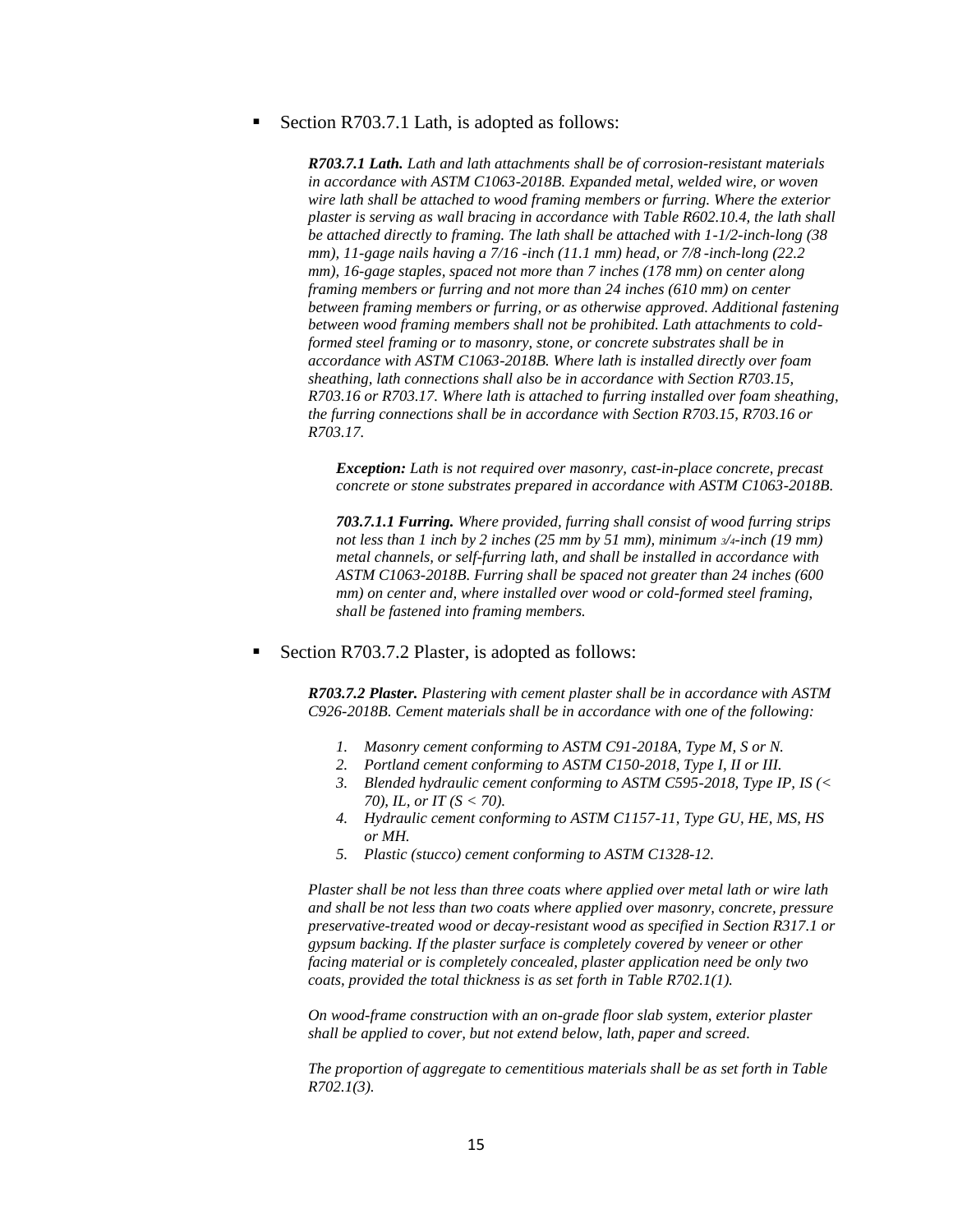Section R703.7.3 Water-Resistive Barriers, is adopted as follows:

*R703.7.3 Water-resistive barriers. Water-resistive barriers shall be installed as required in Section R703.2 and, where applied over wood-based sheathing, shall comply with Section R703.7.3.1 or R703.7.3.2.*

*R703.7.3.1 Dry climates. In Dry (B) climate zones indicated in Figure N1101.7, water-resistive barriers shall comply with one of the following:*

- *1. The water-resistive barrier shall be two layers of 10-minute Grade D paper or have a water resistance equal to or greater than two layers of a water-resistive barrier complying with ASTM E2556-10, Type I. The individual layers shall be installed independently such that each layer provides a separate continuous plane. Flashing installed in accordance with Section R703.4 and intended to drain to the water-resistive barrier shall be directed between the layers.*
- *2. The water-resistive barrier shall be 60-minute Grade D paper or have a water resistance equal to or greater than one layer of a waterresistive barrier complying with ASTM E2556-10, Type II. The waterresistive barrier shall be separated from the stucco by a layer of foam plastic insulating sheathing or other non-water-absorbing layer, or a designed drainage space.*

*R703.7.3.2 Moist or marine climates. In the Moist (A) or Marine (C) climate zones indicated in Figure N1101.7, water-resistive barriers shall comply with one of the following:*

- *1. In addition to complying with Section R703.7.3.1, a space or drainage material not less than 3/16 inch (5 mm) in depth shall be added to the exterior side of the water-resistive barrier.*
- *2. In addition to complying with Section R703.7.3.1, Item 2, drainage on the exterior of the water-resistive barrier shall have a drainage efficiency of not less than 90 percent, as measured in accordance with ASTM E2273-2018 or Annex A2 of ASTM E2925-17.*
- o Chapter 8 Roof-Ceiling Construction, was adopted with the following modifications:
	- Section R806.1 Ventilation required, is adopted as follows:

*R806.1 Ventilation required. Enclosed attics and enclosed rafter spaces formed where ceilings are applied directly to the underside of roof rafters shall have cross ventilation for each separate space by ventilating openings protected against the entrance of rain or snow. Ventilation openings shall have a least dimension of 1/16 inch (1.6 mm) minimum and 1/4 inch (6.4 mm) maximum. Ventilation openings having a least dimension larger than 1/4 inch (6.4 mm) shall be provided with corrosion-resistant wire cloth screening, hardware cloth, perforated vinyl or similar material with openings having a least dimension of 1/16 inch (1.6 mm) minimum and 1/4 inch (6.4 mm) maximum. Openings in roof framing members shall conform to the requirements of Section R802.7. Required ventilation openings shall open directly to the outside air and shall be protected to prevent the entry of birds, rodents, snakes and other similar creatures.*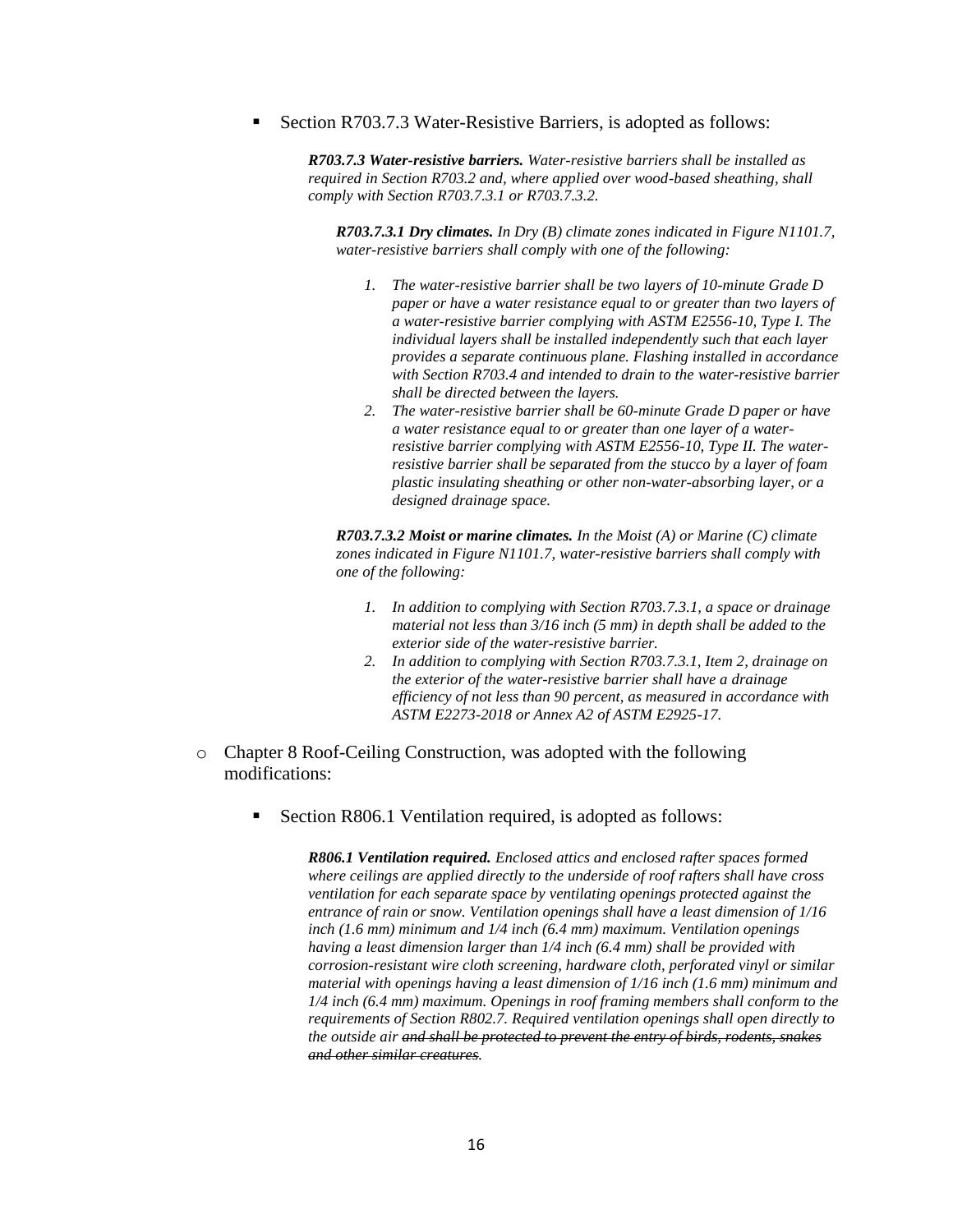Section R806.2 Minimum vent area, will remain as published in the 2015 IRC as follows:

*R806.2 Minimum vent area. The minimum net free ventilating area shall be 1/150 of the area of the vented space.*

*Exception: The minimum net free ventilation area shall be 1/300 of the vented space provided one or more of the following conditions are met:*

- *1. In Climate Zones 6, 7 and 8, a Class I or II vapor retarder is installed on the warm-in-winter side of the ceiling.*
- *2. Not less than 40 percent and not more than 50 percent of the required ventilating area is provided by ventilators located in the upper portion of the attic or rafter space. Upper ventilators shall be located not more than 3 feet (914 mm) below the ridge or highest point of the space, measured vertically, with the balance of the required ventilation provided by eave or cornice vents. Where the location of wall or roof framing members conflicts with the installation of upper ventilators, installation more than 3 feet (914 mm) below the ridge or highest point of the space shall be permitted.*
- Section R806.3 Vent and insulation clearance, is adopted as follows:

*R806.3 Vent and insulation clearance. Where eave or cornice vents are installed, blocking, bridging and insulation nothing shall not block the free flow of air. Not less than a 1-inch (25 mm) space shall be provided between the insulation and the roof sheathing and at the location of the vent.*

- o Chapter 10 Chimneys and Fireplaces, was adopted **without** the inclusion of Section R1005.8 Insulation shield
- o Chapter 11 [RE] Energy Efficiency, was adopted with the following modifications:
	- Section N1101.4 (R102.1.1) Above code programs, was modified as part of the Pennsylvania 2015 IRC/IECC adoption. The national language was not modified in 2018 code, and as such, will remain as published in the 2015 adoption as follows:

*N1101.8 Above code programs. The building official or other authority having jurisdiction shall be permitted to deem a national, state or local energy efficiency program to exceed the energy efficiency required by this chapter. Buildings approved in writing by such an energy efficiency program shall be considered in compliance with this chapter.*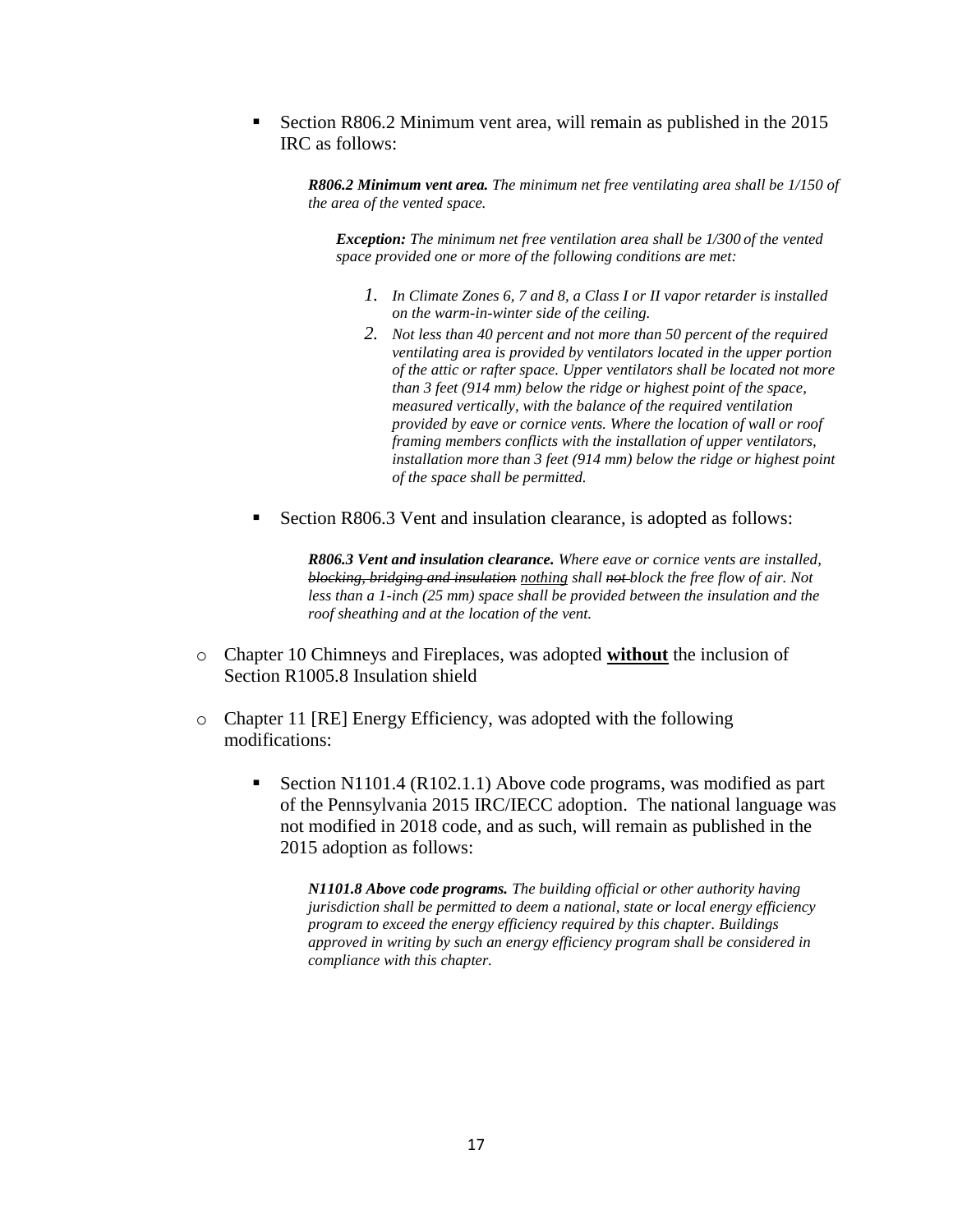Table N1102.1.2 (R402.1.2) Insulation and fenestration requirements by component, is adopted as follows:

| <b>CLIMATE</b><br><b>ZONE</b> | <b>FENESTRATION</b><br><b>II-FACTOR</b> | <b>SKYLIGHT<sup>b</sup></b><br><b>U-FACTOR</b> | <b>GLAZED</b><br><b>FENESTRATION</b><br>SHGC <sup>b, e</sup> | <b>CEILING</b><br><b>R-VALUE</b> | <b>WOOD</b><br><b>FRAME WALL</b><br><b>R-VALUE</b> | <b>MASS</b><br><b>WALL</b><br><b>R-VALUE</b> | <b>FLOOR</b><br><b>R-VALUE</b> | <b>BASEMENT<sup>®</sup></b><br><b>WALL</b><br><b>R-VALUE</b> | SLAB <sup>d</sup><br><b>R-VALUE</b><br>& DEPTH | <b>CRAWL</b><br><b>SPACE<sup>®</sup></b><br><b>WALL</b><br><b>R-VALUE</b> |
|-------------------------------|-----------------------------------------|------------------------------------------------|--------------------------------------------------------------|----------------------------------|----------------------------------------------------|----------------------------------------------|--------------------------------|--------------------------------------------------------------|------------------------------------------------|---------------------------------------------------------------------------|
|                               | <b>NR</b>                               | 0.75                                           | 0.25                                                         | 30                               | 13                                                 | 3/4                                          | 13                             | $\Omega$                                                     | $\Omega$                                       | $\Omega$                                                                  |
|                               | 0.40                                    | 0.65                                           | 0.25                                                         | 38                               | 13                                                 | 4/6                                          | 13                             | $\Omega$                                                     | $\Omega$                                       | $\Omega$                                                                  |
|                               | $-0.32035$                              | 0.55                                           | 0.25                                                         | 38                               | 20 or $13 + 5^h$                                   | 8/13                                         | 19                             | $5/13^{f}$                                                   | $\bf{0}$                                       | 5/13                                                                      |
| 4 except<br>Marine            | 0.32                                    | 0.55                                           | 0.40                                                         | 49                               | 20 or $13 + 5^h$                                   | 8/13                                         | 19                             | 10/13                                                        | $10.2$ ft                                      | 10/13                                                                     |
| $5$ and<br>Marine 4           | 0.30                                    | 0.55                                           | <b>NR</b>                                                    | 49                               | 20 or $13 + 5^h$                                   | 13/17                                        | 30 <sup>8</sup>                | 15/19                                                        | $10.2$ ft                                      | 15/19                                                                     |
| 16                            | 0.30                                    | 0.55                                           | <b>NR</b>                                                    | 49                               | $20 + 5^{\rm h}$ or $13 + 10^{\rm h}$              | 15/20                                        | 30 <sup>s</sup>                | 15/19                                                        | $10, 4 \text{ ft}$                             | 15/19                                                                     |
| $7$ and $8$                   | 0.30                                    | 0.55                                           | <b>NR</b>                                                    | 49                               | $20 + 5^{\rm h}$ or $13 + 10^{\rm h}$              | 19/21                                        | 38 <sup>8</sup>                | 15/19                                                        | $10.4$ ft                                      | 15/19                                                                     |

| TABLE N1102.1.2 (R402.1.2)                        |  |
|---------------------------------------------------|--|
| LATION AND FENESTRATION REQUIREMENTS BY COMPONENT |  |
|                                                   |  |

 $NR = Not Required.$ 

a. R-values are minimums. U-factors and SHGC are maximums. Where insulation is installed in a cavity that is less than the label or design thickness of the insulation, the installed R-value of the insulation, the installed

b. The fenestration U-factor column excludes skylights. The SHGC column applies to all glazed fenestration

**INSUI** 

The customeral conduction of the SHGC<br>Exception: In Climate Zones 1 through 3, skylights shall be permitted to be excluded from glazed fenestration SHGC requirements provided that the SHGC<br>for such skylights does not excee c. "10/13" means R-10 continuous insulation on the interior or exterior of the home or R-13 cavity insulation on the interior of the basement wall. "15/19" means R-15 continuous insulation on the interior or exterior of the home or R-19 cavity insulation on the interior of the basement wall. Alternatively, compliance with "15/19" shall be R-13 cavity insulation on the interior or t

d. R-5 insulation shall be provided under the full slab area of a heated slab in addition to the required slab edge insulation R-value for slabs, as indicated in the table. The slab edge insulation for heated slabs shall not be required to extend below the slab

e. There are no SHGC requirements in the Marine Zone.

f. Basement wall insulation shall not be required in warm-humid locations as defined by Figure N1101.10 and Table N1101.10.<br>g. Alternatively, insulation sufficient to fill the framing cavity providing not less than an R-va

h. The first value is cavity insulation, the second value is continuous insulation. Therefore, as an example, "13+5" means R-13 cavity insulation plus R-5 continuous insulation.<br>i. Mass walls shall be in accordance with Section N1102.2.5. The second R-value applies where more than half of the insulation is on the interior of the mass

wall.

 Section N1103.3.5 (R403.3.5) Building cavities (Mandatory), was modified as part of the Pennsylvania 2015 IRC/IECC adoption. The national language was not modified in 2018 code, and as such, will remain as published in the 2015 adoption as follows:

*N1103.3.5 (R403.3.5) Building cavities (Mandatory). Building framing cavities shall not be used as supply ducts.*

 Section N1105.2 (R405.2) Mandatory requirements, was modified as part of the Pennsylvania 2015 IRC/IECC adoption. The national language was not modified in 2018 code, and as such, will remain as published in the 2015 adoption as follows:

*N1105.2 (R405.2) Mandatory requirements. Compliance with this section requires that the mandatory provisions identified in Section N1101.13 be met. All supply and return ducts not completely inside the building thermal envelope shall be insulated to a minimum of R-6.*

 Section N1105.4.2 (R405.4.2) Compliance report, will remain as published in the 2015 IRC/IECC as follows:

> *N1105.4.2 (R405.4.2) Compliance report. Compliance software tools shall generate a report that documents that the proposed design complies with Section N1105.3. A compliance report on the proposed design shall be submitted with the application for the building permit. Upon completion of the building, a compliance report based on the as-built condition of the building shall be submitted to the code official before a certificate of occupancy is issued. Batch sampling of buildings to determine energy code compliance for all buildings in the batch shall be prohibited.*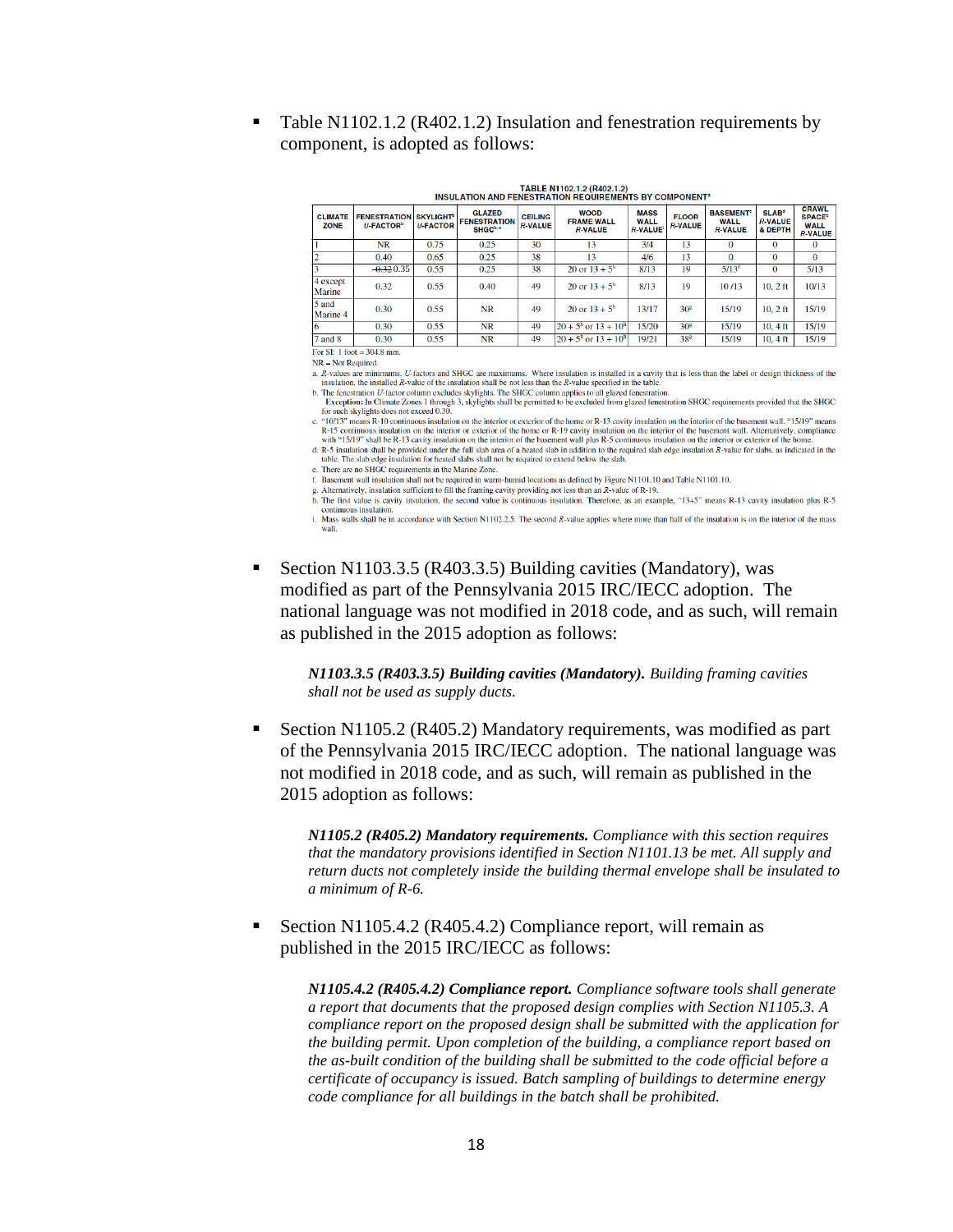*Compliance reports shall include information in accordance with Sections N1105.4.2.1 and N1105.4.2.2. Where the proposed design of a building could be built on different sites where the cardinal orientation of the building on each site is different, compliance of the proposed design for the purposes of the application for the building permit shall be based on the worst-case orientation, worst-case configuration, worst-case building air leakage and worst-case duct leakage. Such worst-case parameters shall be used as inputs to the compliance software for energy analysis.*

 Section N1106.3 (R406.3) Energy rating index, and sub-section, will remain as published in the 2015 IRC/IECC as follows:

*N1106.3 (R406.3) Energy rating index. The Energy Rating Index (ERI) shall be a numerical integer value that is based on a linear scale constructed such that the ERI reference design has an Index value of 100 and a residential building that uses no net purchased energy has an Index value of 0. Each integer value on the scale shall represent a 1 percent change in the total energy use of the rated design relative to the total energy use of the ERI reference design. The ERI shall consider all energy used in the residential building.*

*N1106.3.1 (R406.3.1) ERI reference design. The ERI reference design shall be configured such that it meets the minimum requirements of the 2006 International Energy Conservation Code prescriptive requirements. The proposed residential building shall be shown to have an annual total normalized modified load less than or equal to the annual total loads of the ERI reference design.*

 Section N1106.6.1 (R406.6.1) Compliance software tools, will remain as published in the 2015 IRC/IECC as follows:

> *N1106.6.1 (R406.6.1) Compliance software tools. Documentation verifying that the methods and accuracy of the compliance software tools conform to the provisions of this section shall be provided to the code official.*

 Section N1106.7 (R406.7) Calculation software tools, and sub-sections will remain as published in the 2015 IRC/IECC as follows:

*N1106.7 (R406.7) Calculation software tools. Calculation software, where used, shall be in accordance with Sections N1106.7.1 through N1106.7.3.*

*N1106.7.1 (R406.7.1) Minimum capabilities. Calculation procedures used to comply with this section shall be software tools capable of calculating the ERI as described in Section N1106.3, and shall include the following capabilities:*

*1. Computer generation of the ERI reference design using only the input for the rated design.*

*The calculation procedure shall not allow the user to directly modify the building component characteristics of the ERI reference design.*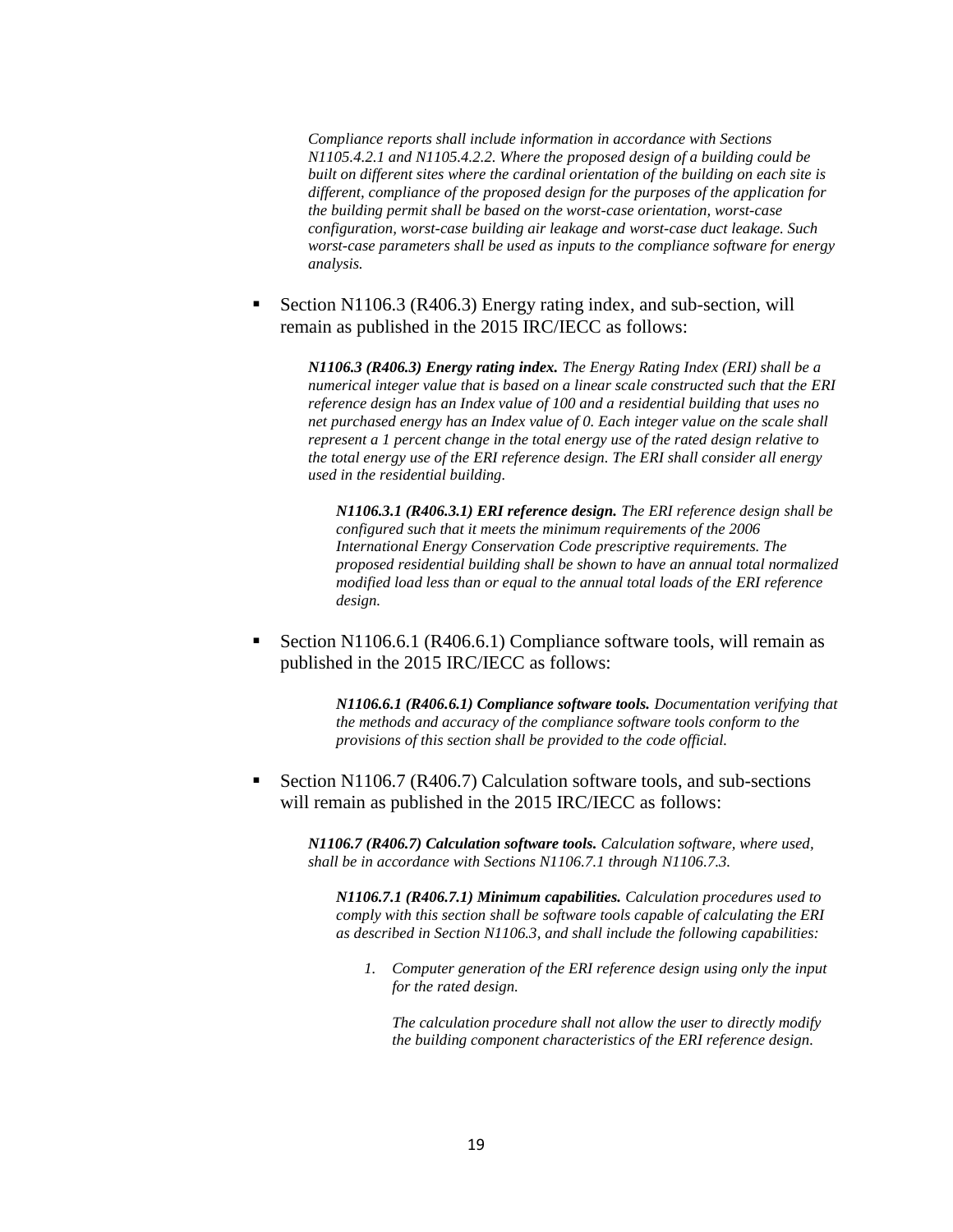- *2. Calculation of whole-building, as a single zone, sizing for the heating and cooling equipment in the ERI reference design residence in accordance with Section N1103.7.*
- *3. Calculations that account for the effects of indoor and outdoor temperatures and part-load ratios on the performance of heating, ventilating and air-conditioning equipment based on climate and equipment sizing.*
- *4. Printed code official inspection checklist listing each of the rated design component characteristics determined by the analysis to provide compliance, along with their respective performance ratings.*

*N1106.7.2 (R406.7.2) Specific approval. Performance analysis tools meeting the applicable sections of Section N1106 shall be approved. Tools are permitted to be approved based on meeting a specified threshold for a jurisdiction. The code official shall approve tools for a specified application or limited scope.*

*N1106.7.3 (R406.7.3) Input values. When calculations require input values not specified by Sections N1102, N1103, N1104 and N1105, those input values shall be taken from an approved source.*

- Section N1106.6.4 (R406.6.4) Specific approval, is removed (redundant due to previous action and reorganization).
- Section N1106.6.5 (R406.6.5) Input values, is removed (redundant due to previous action and reorganization).
- Section N1108.1.1.2 (R502.1.1.2) Heating and cooling systems, will remain as published in the 2015 IRC/IECC as follows:

*N1108.1.1.2 (R502.1.1.2) Heating and cooling systems. New heating, cooling and duct systems that are part of the addition shall comply with Sections N1103.1, N1103.2, N1103.3, N1103.5 and N1103.6.*

*Exception: Where ducts from an existing heating and cooling system are extended to an addition, duct systems with less than 40 linear feet (12.19 m) in unconditioned spaces shall not be required to be tested in accordance with Section N1103.2.2.*

 Section N1109.1.2 (R503.1.2) Heating and cooling systems, and subsections will remain as published in the 2015 IRC/IECC as follows:

*N1109.1.2 (R503.1.2) Heating and cooling systems. New heating, cooling and duct systems that are part of the alteration shall comply with Sections N1103.1, N1103.2, N1103.3 and N1103.6.*

*Exception: Where ducts from an existing heating and cooling system are extended, duct systems with less than 40 linear feet (12.19 m) in unconditioned spaces shall not be required to be tested in accordance with Section N1103.3.3.*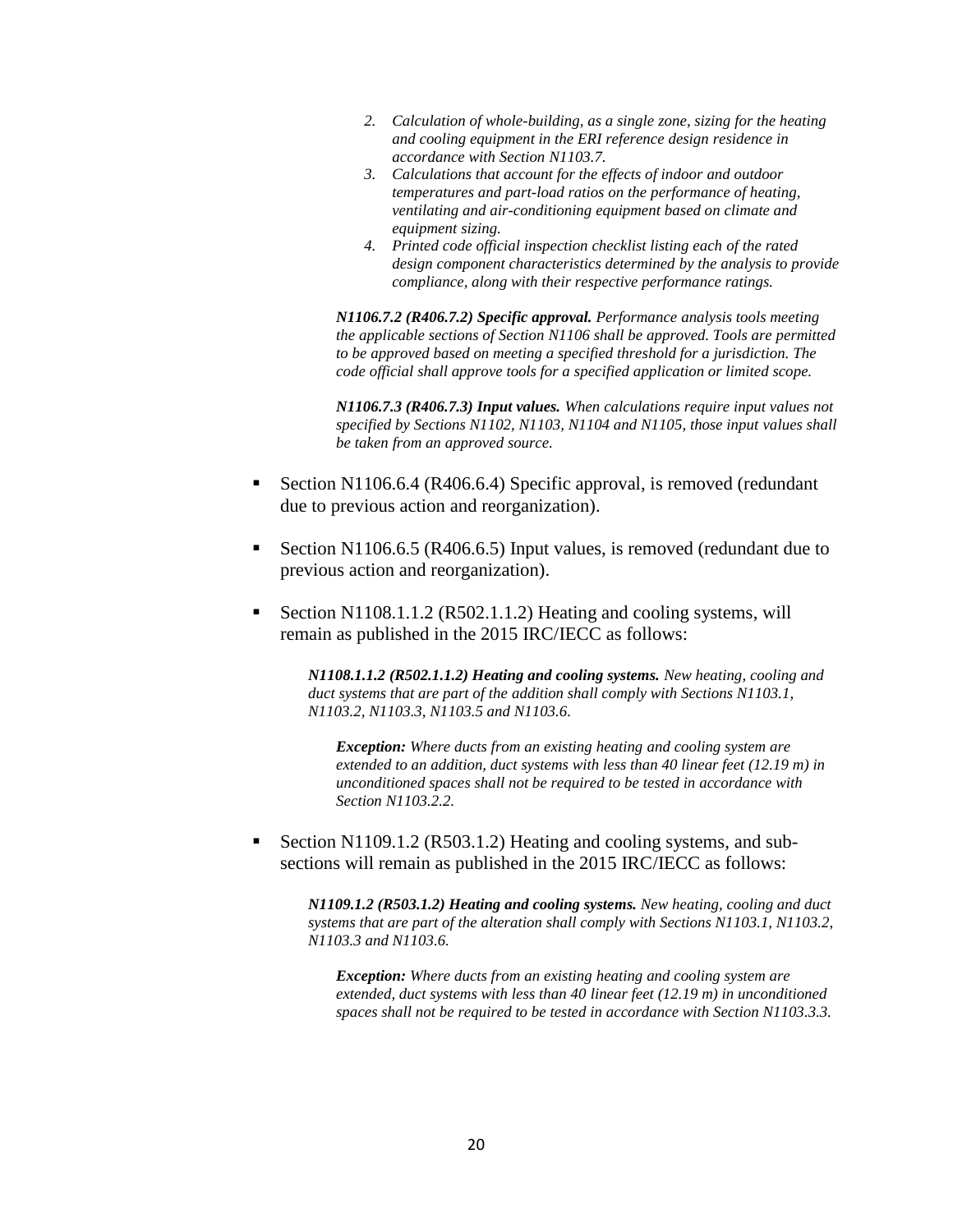- o Chapter 13 General Mechanical System Requirements, was adopted with the following modifications:
	- Section M1305.1.3.2 Excavations, will remain as published in the 2015 IRC as follows:

*M1305.1.3.2 Excavations. Excavations for appliance installations shall extend to a depth of 6 inches (152 mm) below the appliance and 12 inches (305 mm) on all sides, except that the control side shall have a clearance of 30 inches (762 mm).*

- o Chapter 14 Heating and Cooling Equipment and Appliances, was adopted with the following modifications:
	- Section M1411.6.1 Refrigerant line insulation protection, is adopted as follows:

*M1411.6.1 Refrigerant line insulation protection. Refrigerant piping insulation shall be protected in accordance with Section N1103.4.1.*

- o Chapter 15 Exhaust Systems, was adopted with the following modifications:
	- Section M1502.3.1 Exhaust termination outlet and passageway size, was **not** adopted
- o Chapter 25 Plumbing Administration, was adopted with the following modifications:
	- Section P2503.5.1 Rough plumbing, was modified as part of the Pennsylvania 2015 IECC/IRC adoption to stay with the 2009 IRC language. The national language was not modified in 2018 code, and as such, will remain as published in the 2015 adoption as follows:

*P2503.5.1 Rough plumbing. DWV systems shall be tested on completion of the*  rough piping installation by water or air with no evidence of leakage. Either test *shall be applied to the drainage system in its entirety or in sections after rough piping has been installed, as follows:*

- *1. Water test. Each section shall be filled with water to a point not less than 10 feet (3048 mm) above the highest fitting connection in that section, or to the highest point in the completed system. Water shall be held in the section under test for a period of 15 minutes. The system shall prove leak free by visual inspection.*
- *2. Air test. The portion under test shall be maintained at a gauge pressure of 5 pounds per square inch (psi) (34 kPa) or 10 inches of mercury column (34 kPa). This pressure shall be held without introduction of additional air for a period of 15 minutes.*